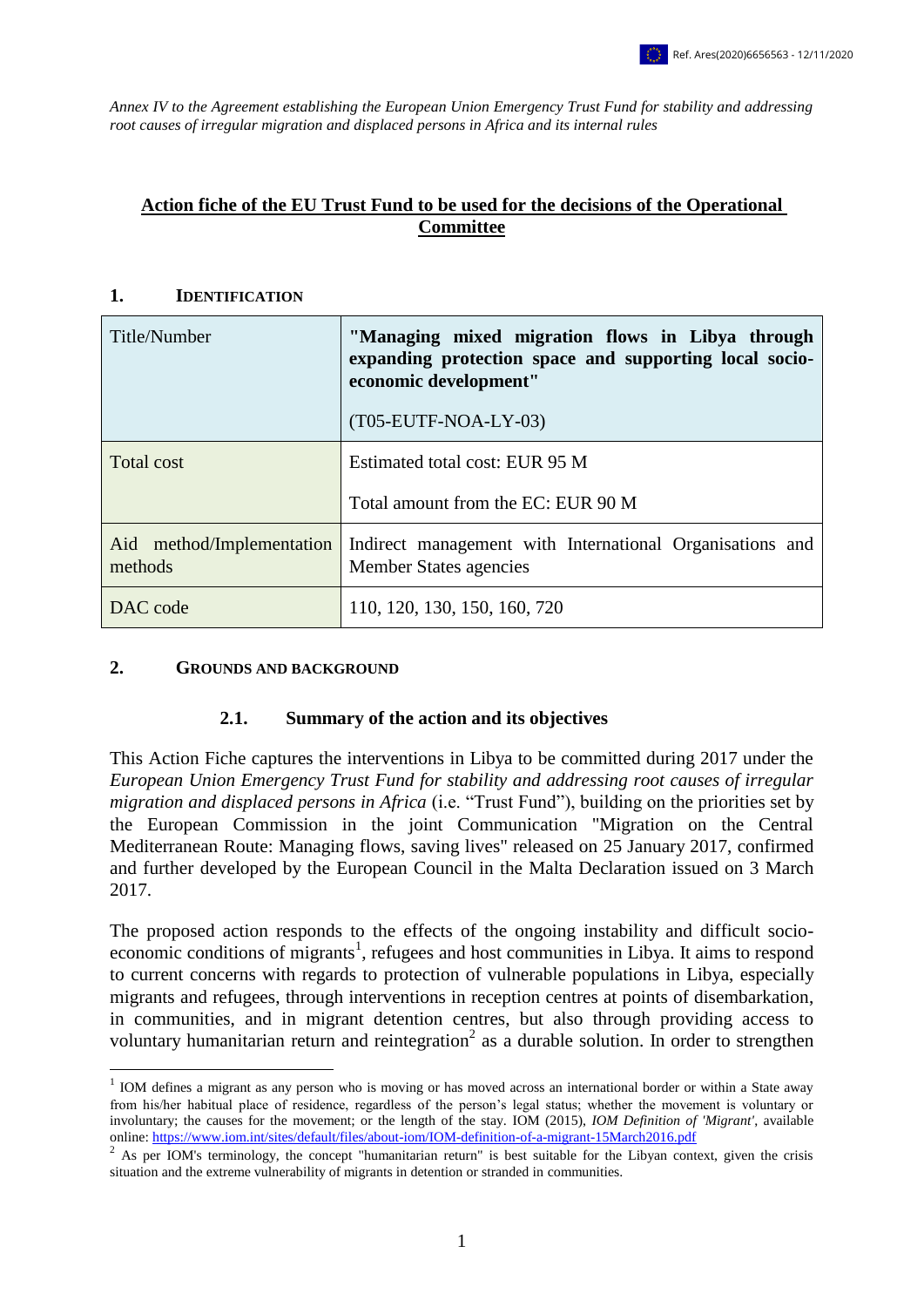resilience through local governance structures, the Action will target municipalities in selected locations to improve socio-economic opportunities for migrants, refugees, and host communities in Libya in an inclusive and comprehensive manner. While municipalities' elected authorities are recognised as legitimate political representatives and interlocutors, the central government institutions remain key stakeholders in order to ensure recovery of the overall political, economic and social systems in Libya.

This Action builds on the approach adopted by the EU through the Communication *Lives in*  dignity: from aid-dependency to self-reliance<sup>3</sup> as regards the support given to forcibly displaced persons and vulnerable host communities in terms of access to protection services, education, health and job opportunities. The project targets different locations with high concentrations of migrants and refugees, in particular Southern Libya, coastal cities, reception facilities at points of disembarkation and detention centres. This Action also strengthens the capacity of relevant Libyan authorities through trainings and provision of technical advice and assistance regarding rights-based migration management, in full coordination and complementarity with other ongoing interventions.

For activities related to voluntary humanitarian return and reintegration, this Action is fully in line with the *EU-IOM Partnership for Sahel and Lake Chad and Libya*, and it pays particular attention to providing sustainable and impartial reintegration assistance, according to established vulnerability criteria, while taking into account local contexts and existing development cooperation in countries of return. In doing so, the 'do not harm' principle will be fully respected.

The overall objective of this Action is to reinforce protection and resilience of migrants, refugees and host communities in Libya while supporting an improved migration management along the migration routes in the country. This Action Document is structured along two pillars:

- The 'Protection Pillar' (Pillar 1) aims at increasing the protection space for migrants, refugees and host communities in Libya through both scaling up relevant capacities and provision of assistance. Protection and assistance will be provided to persons in need by improving the general response of Libyan and international stakeholders in Libya and setting up dedicated spaces.
- The 'Local governance and socio-economic development Pillar' (Pillar 2) aims at fostering socio-economic development at municipal level and support local governance, in order to better integrate migrants and refugees, and to stabilize host communities. Activities under this Pillar will also contribute to preventing potential further movement of migrants or potential displacement of host communities, by enhancing local socio-economic conditions and promoting cohesion and by offering alternative economic opportunities for persons involved in smuggling and trafficking activities or tempted to do so. The Communication "Migration on the Central Mediterranean Route: Managing flows, saving lives" stresses the importance of socio-economic development and access to basic services (including for migrants), not only to improve opportunities for local integration of migrants and reduce push factors for further migration northwards but also for offering an alternative income sources to smuggling activities.

<u>.</u>

 $3$  Communication COM (2016) 234 final: Lives in Dignity: from Aid-dependence to Self-reliance.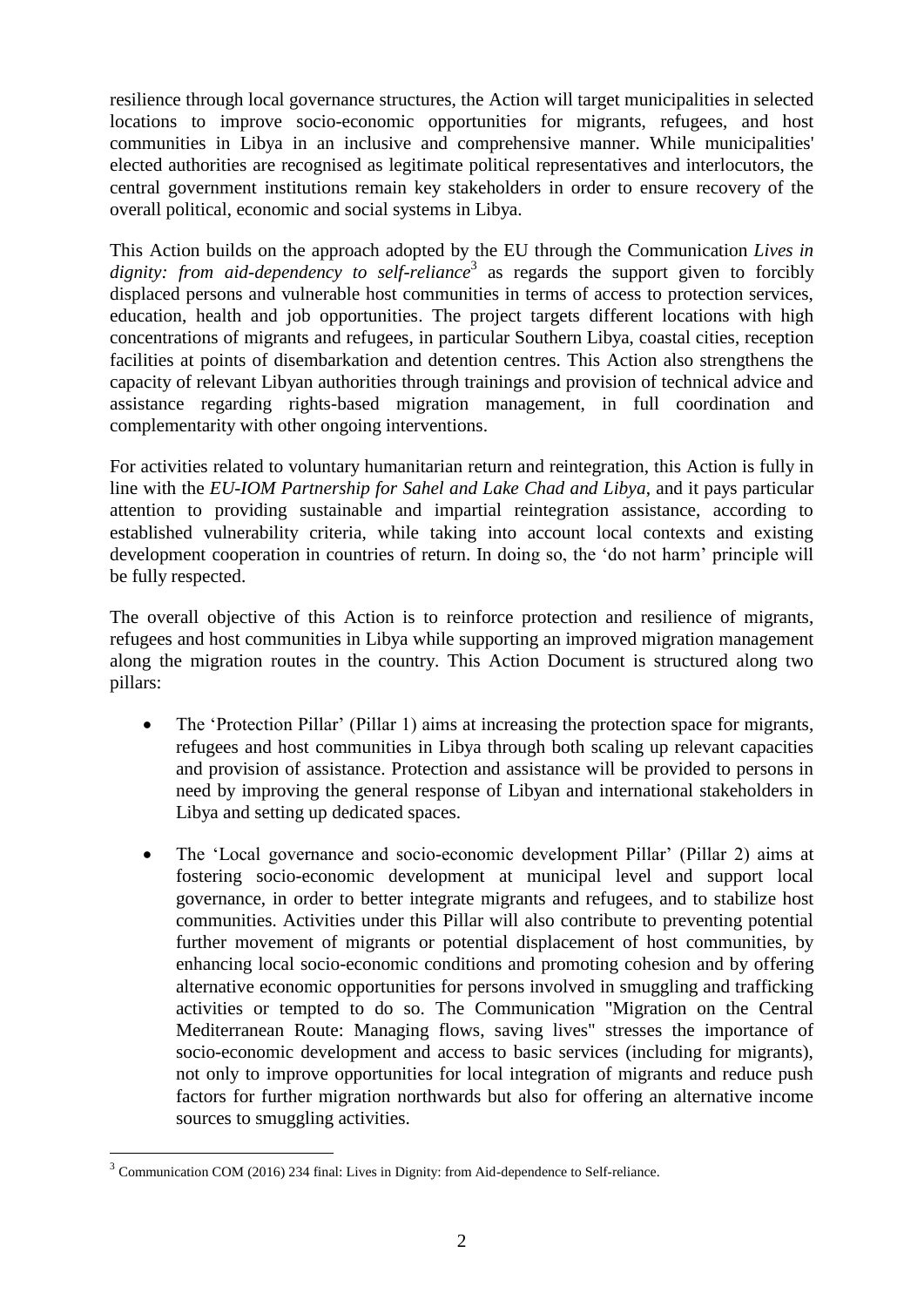The protection Pillar incorporates and expands interventions foreseen in the program adopted in December 2016 for Libya under the North of Africa window of the EU Trust Fund for Africa ("Supporting Protection and Humanitarian Return and Reintegration of Vulnerable Migrants in Libya" T05-EUTF-NOA-LY-02).

Both Pillars of this Action will contribute to the following Valetta Action Plan domains:

*1. Development benefits of migration and addressing root causes of irregular migration and forced displacement; 3. Protection and asylum*; *4. Prevention of and fight against irregular migration, migrant smuggling and trafficking in human beings* (especially through promoting economic activities in localities where a large part of the source of income comes from cross border crimes related to human migration)*;* and also *5. Return, readmission and reintegration.*

The Action will also contribute to the following priority actions identified in the Central Mediterranean Communication and Malta Declaration: *development of local communities in Libya to improve their socio-economic situation and enhance their resilience as host communities*; *protecting migrants*, *increasing resettlement and promoting assisted voluntary returns and reintegration* and *managing migrant flows through the southern Libyan border*.

Additionally, the Action will contribute to the **Specific Objective 3** of the **Operational framework of the North of Africa Window** of the EU Trust Fund for Africa, "*To strengthen the protection and resilience of migrants, forcibly displaced persons and local populations*", to **Specific Objective 4** "*To foster more inclusive social and economic environment and stability in the region*" and to **Specific Objective 5**: "*To reduce the enablers of, and mitigate vulnerabilities arising from, irregular migration*".

## **2.2. Background**

## **2.2.1. National background, where applicable**

Since 2014, Libya has been split between three rival governments based in the western and eastern regions, each backed by different militias and tribes. In December 2015, the UN brokered an agreement that brought opposing parties together in Tripoli, creating a unity government and presidency council to govern during a transition period of two years. However, "unity" in Libya is more characterized by tribalism and regionalism, than by state or nationhood -- something that has further intensified after the fall of Ghadaffi. According to the 2016 Ibrahim Index (a measurement of African governance) Libya dropped from the 29th rank to one of the lowest in terms of overall governance within the continent.

Populations in Libya have suffered tremendously since the crisis deepened in 2014, particularly migrants, host communities and other vulnerable groups. Continued heavy fighting has affected living conditions and displaced large numbers of people from many cities, including Benghazi and Sirte that were previously large and busy towns. Local infrastructure significantly deteriorated and livelihoods decimated, with access to healthcare, justice mechanisms and other services heavily reduced. Conflict has affected livelihood prospects, creating conditions for social tensions and engagement in illicit activities such as migrant smuggling, while invigorating the drivers of irregular migration related to state fragility, conflict and violence. Gender-based violence (GBV) and forced recruitment of children increasingly threaten women and children; youth are increasingly at threat of psychological problems, with disenfranchisement leading to possible enlistment in militia groups. Despite efforts to establish a unified national government, the current political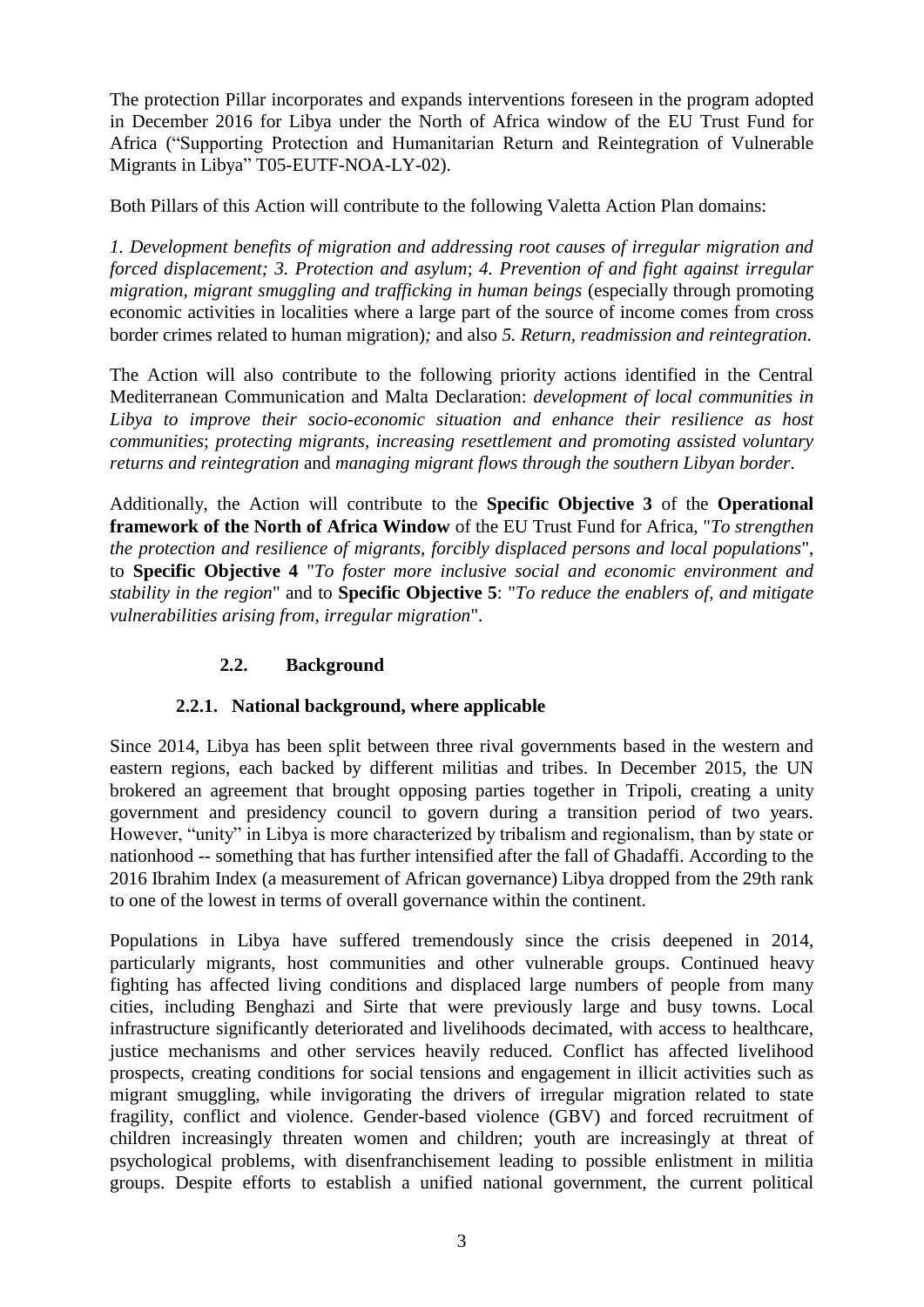stalemate is further aggravating considerable gaps in socio-economic support to communities. This adds to the already precarious situation of stranded migrants and the communities hosting them. The context also produces strong drivers for outwards migration or secondary displacement, particularly for younger populations.

### **2.2.2. Sectoral background: policies and challenges**

Migration and asylum context:

Libya's current migration crisis is characterized by different migratory flows and patterns in and through an increasingly fragile and conflict-ridden country. The roots and drivers of the country crisis are complex, involving underdevelopment, state fragility, marginalization and security threats in West Africa, East Africa and the Middle East. Political insecurity and conflict in Libya has led to failing governance, social and economic inefficiencies, collapse of service provision and direct threats to the life and liberty of all populations within Libya. Economic prosperity pre-2011, porous borders, and the complex realities of the political and economic situation in Libya and other regional countries have seen Libya hosting various mixed migration flows, consisting of forced migrants, labour migrants, migrants seeking onwards travel to Europe and migrants who are long term residents of the country. According to UNHCR, there are currently an estimated 100,000 refugees and asylum seekers, of which 38,670 have been registered by UNHCR. IOM estimates that migrants are ranging between 700,000 and 1 million.

Following the crisis since 2014, Libya increasingly became a transit country towards Europe.

The absence of powerful central authorities, effective border control and lack of rule of law provide fertile ground for international smuggling and trafficking networks in Libya. Migrants and refugees have become another commodity to be exploited for profit. Of the three main sea routes used by refugees and irregular migrants to reach Europe, the central Mediterranean route is currently most used and numbers have been increasing since 2014. Libya is currently the most important migration gate for refugees and irregular migrants aiming to reach Europe by sea, representing over 90% of sea arrivals to Italy.

In 2016, over 181,000 irregular migrants arrived to Italy. Demographics of those arriving by sea to Italy in 2016 remained broadly stable throughout the year: overall, 71% of arrivals are men, 13% are women and 16% are children. The vast majority of children (92%) are unaccompanied and separated children (UASCs). Their numbers have increased by 132% compared to the same period in 2015 (25,846 UASC in 2016 compared to just 11,154 in 2015). Moreover, the route between Libya and Italy was the site of a record number of deaths in 2016. IOM data shows that the number of deaths and missing persons – a rough estimate due to the absence of passenger lists and few bodies recovered – increased from 2,876 in 2015 to over 4,500 in 2016.

Whether or not intending to move onwards, migrants and refugees transiting or remaining in Libya face particularly dire conditions and are victims of physical and mental abuse, discrimination, forced and unpaid labour, financial exploitation, gender based violence, arbitrary arrest and detention, and marginalization.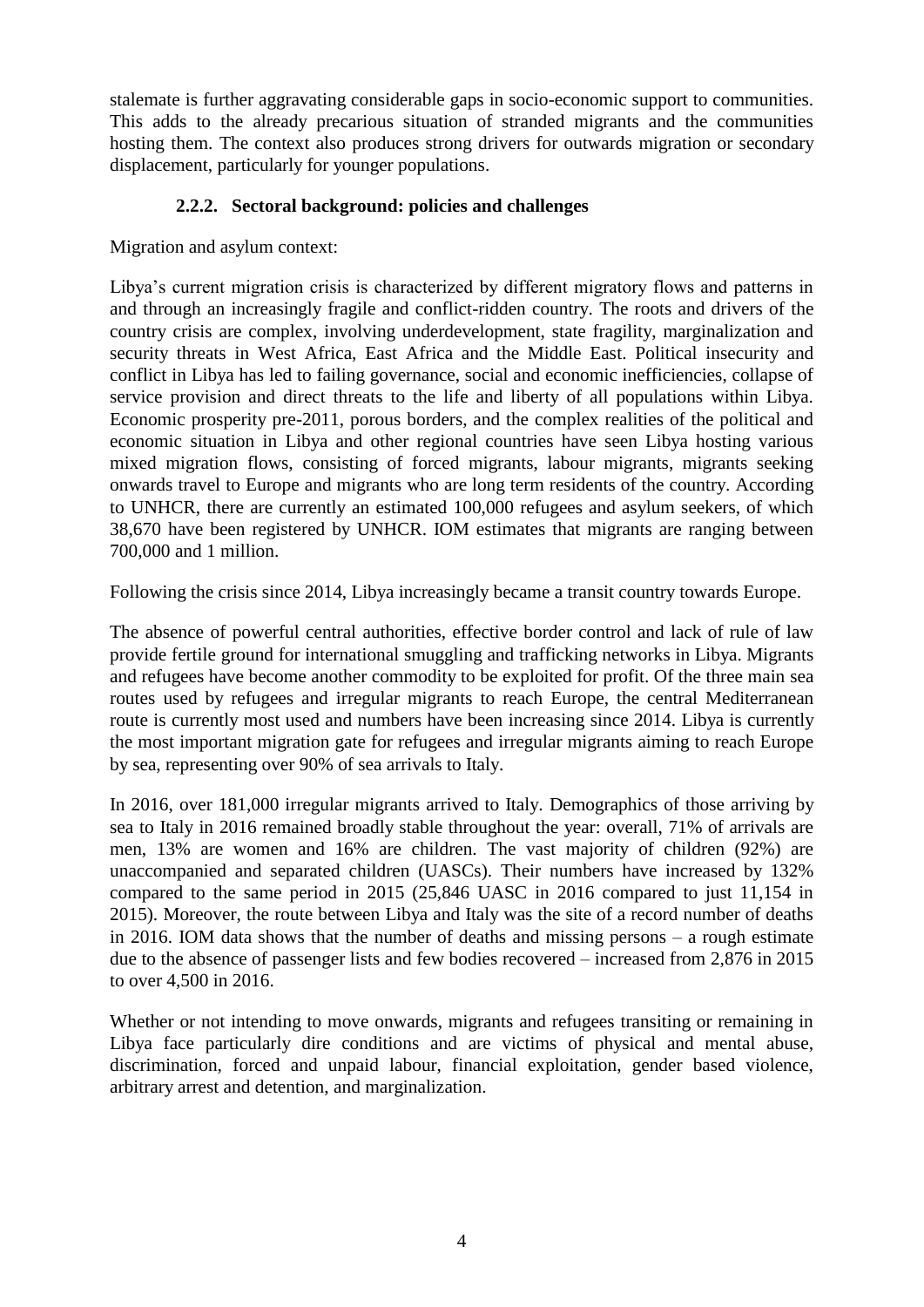As per the Libyan law which **criminalises entering, exiting and staying in Libya<sup>4</sup>, 4,000** to7,000 refugees and migrants are detained in the 24 centres run by the Department for Combatting Illegal Migration (DCIM<sup>5</sup>). Additionally, armed groups hold migrants in an unknown number of unofficial detention centres across the country. Migrants and refugees do not undergo any kind of formal registration and don't have access to legal process before being detained.

Conditions in detention are generally inhumane: severely overcrowded, without adequate access to toilets or washing facilities, food, or clean water. In several detention centres, migrants are held in large numbers in a single room without sufficient space to lie down.

When migrants and refugees are rescued or intercepted at sea inside Libyan territorial waters by the Libyan Coast Guards, they are returned to points of disembarkation on the shore, before typically being taken to detention centres. The small, underequipped reception centres at points of disembarkation have now become 'transitory' areas for rescued migrants and refugees, and people are staying longer, typically from one to three days. The rising numbers of people put extreme pressure on already under-resourced operations and facilities. The lack of equipment and space results in a minimum level of first aid and primary health assistance available to migrants/refugees who are often in distress and injured after spending hours at sea. Significantly, this means that migrants are not always screened for protection or human rights violations and do not receive appropriate treatment or referrals.

Socio-economic stabilisation and local governance

In the current context in Libya, needs of different segments of the population are becoming more acute. Insecurity and violence across Libya has created unsafe living conditions and damaged critical infrastructure, placing people at high risk of injury and death, disrupting access to public utilities and services and driving internal displacement.

Many have sought shelter with host communities, however, as the situation becomes protracted, basic resources and services have become scarce and overstretched leading to increased levels of tension between communities. In areas where continued violence has subsided, families who were displaced are trying to return to their homes. Thus socioeconomic stabilisation as well as cohesion represent key challenges, including for municipalities and local authorities.

As municipalities need to work with a wide array of formal and informal actors that play a key role in responding to the immediate needs of the population (e.g. executive organs in delivery public services; tribal structures in reducing local conflicts; private sector in generating jobs), supporting municipal leadership and capacities to deliver tangible results through collective

1

<sup>4</sup> Source: Global detention project, *Immigration Detention in Libya*, February 2015, URL:

**<http://www.refworld.org/pdfid/5567387e4.pdf>**; Global legal monitor (US Govt.): **http://www.loc.gov/law/foreignnews/jurisdiction/libya/**

 $\overline{5}$  The DCIM was initiated in 2002 with the main objective to combat irregular migration in Libya. According to the Council of Ministers Decree N. 386/2014, in 2014 the DCIM became a separate Directorate that holds legal character, has an independent financial liability and works under the Ministry of Interior (MoI). DCIM's main responsibilities include: Participating in the drafting and implementing of joint security plans to ensure the maintenance of security and public order; studying and developing strategic plans leading to the reduction of irregular migration; drafting and implementing security plans to combat the crimes of human trafficking and smuggling; locating irregular immigrants and placing them in migrant reception centers(detention centres) and carrying out deportation; and registering irregular migrants and smugglers in a database.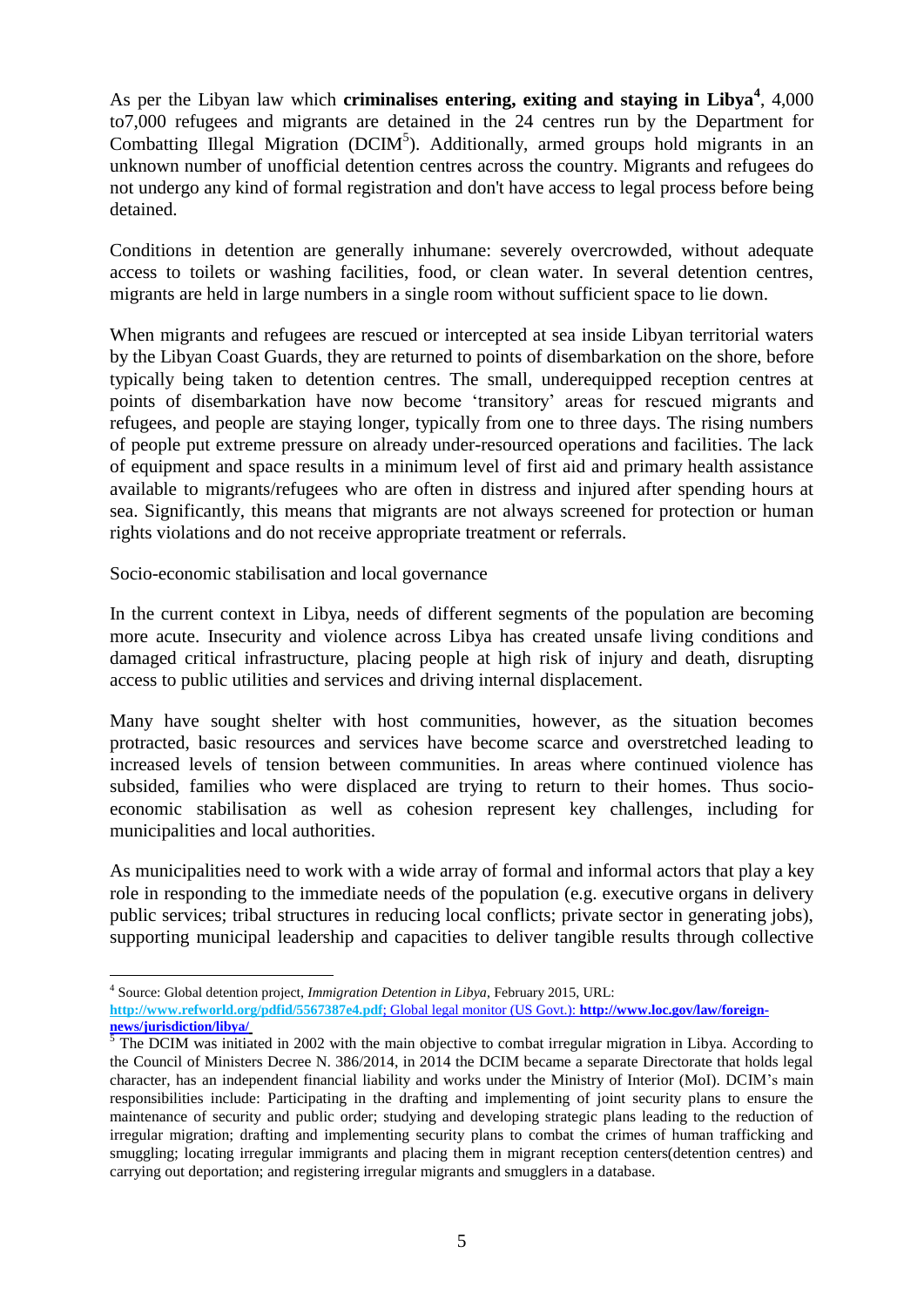action can help strengthen social peace and deepen the social contract between state and society.

The protracted crises have affected many sectors of the economy. Infrastructure, utilities, health and educational facilities and residential buildings are damaged because of the war in many cities and there is an overall absence of maintenance to public and social infrastructures. Thus, municipalities are facing challenges in service delivery, coupled with the absence of resources. The challenge for reconstruction and rehabilitation is of paramount concern for local authorities.

So far, the Government of National Accord does not have a strategy for decentralization, despite the 'law 59' which was endorsed by the House of Representatives in 2012. It provides the legal framework for decentralization but the necessary procedures and coherent governance structures for the different levels have not been set up.

The Ministry of Local Governance (MoLG) and associated ministries such as the Ministry of Planning and the Ministry of Finance retain a considerable amount of power over the municipalities, including the right to veto decisions made at the local level. Additionally, the national level is also in charge of approving municipal budgets and allocating funds to the municipalities. Municipal councils are, therefore, dependent on the Ministry of Local Governance for funds, which has created several challenges for them since 2014.

## **2.3. Lessons learnt**

The present Action incorporates a rights-based and development-oriented approach. It builds on experience gained by the EU and its implementing partners in Libya over the last years. This programme incorporates notably the following main lessons learnt from the EU-funded programme "*Stabilizing at-risk communities and enhancing migration management to enable smooth transitions in Egypt, Tunisia and Libya (START)*".

- A flexible and responsive approach to the needs of the target groups and key stakeholders is vital. Fast and sometimes unpredictable changes within the political and security environment can result in changing migration routes, patterns and trends, shifting needs and priorities, and affect the feasibility of engaging in certain activities or regions.
- Given the difficult security situation in Libya, local community groups such as Local Crisis Committees are vital partners, as they are best placed to access, identify and respond to populations' needs. Investing in capacity building and empowering local entities leads to better evidence, monitoring and evaluation, alongside sustainability and resilience.
- It is needed to seek and improve needs assessments and monitoring mechanisms in order to ensure an adequate response to the needs and an accurate targeting, as well as an improved accountability for both implementing partners and donors in a volatile context where remote management adds to the difficulty of delivering aid in an efficient manner.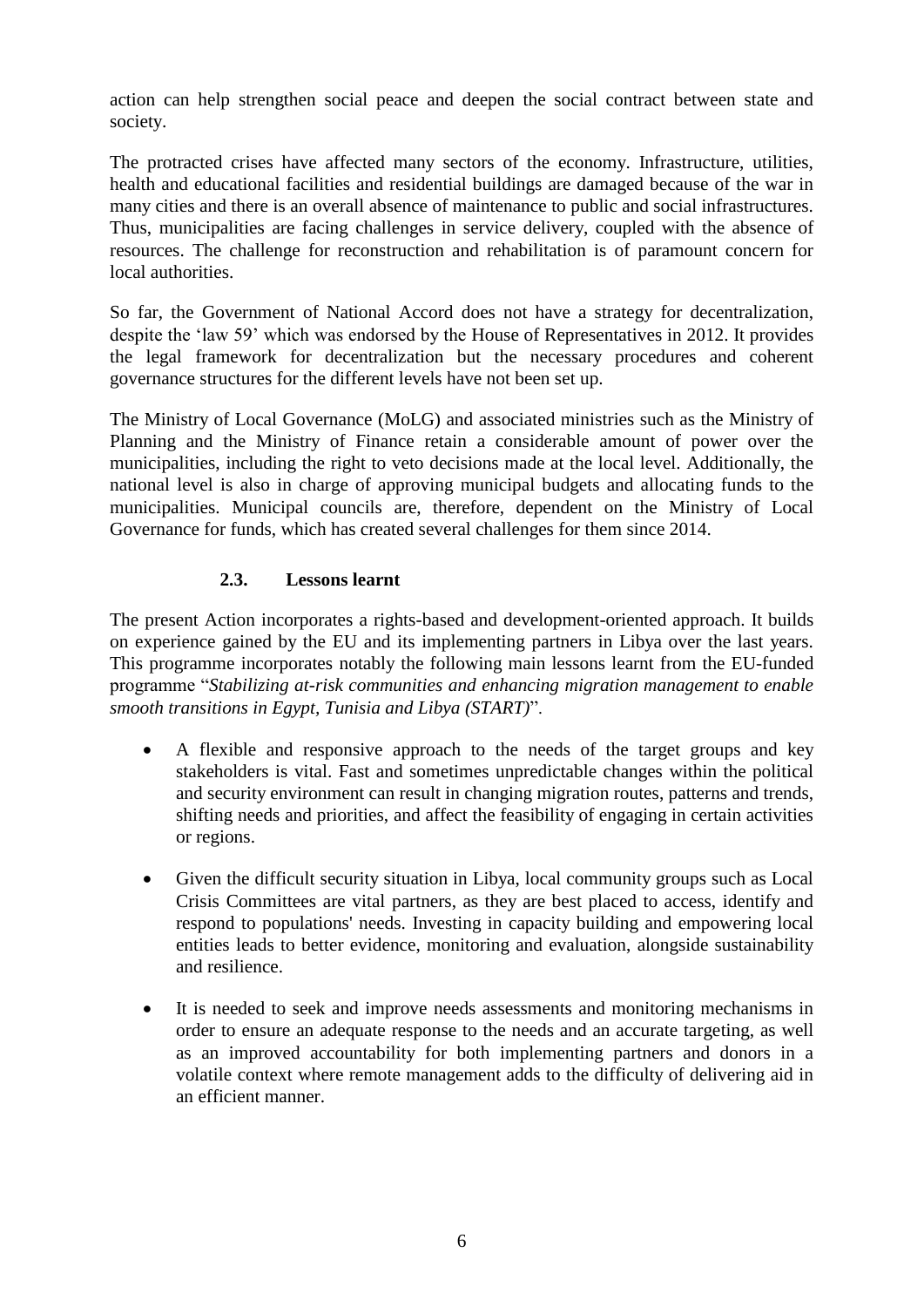- Remote management<sup>6</sup> and communications challenges have been mitigated through solidifying relationships with local NGOs as implementing partners, who have taken more responsibility for carrying out operations and activities. Partnerships include training support for project management, reporting, and monitoring and evaluation. Local partner ownership also leads to programme sustainability, and improves coordination mechanisms leading to more effective value-for-money interventions.
- Assistance to migrant communities is deemed a sensitive political issue. A comprehensive approach between vulnerable migrants and refugees on one hand and host communities, IDPs and returnees on the other hand is particularly needed in today Libya, in order to respond to needs in a balanced manner and therefore prevent misperceptions among Libyans on EU supporting third country nationals only. It is also critical to keep local authorities and government agencies clearly informed of the objectives and activities of the project, and engage in building the capacity of authorities working as first-responders while national political dialogue is ongoing.
- Striving to improve conditions in detention Centres where migrants are held and measuring the change – along with offering psychosocial support answers to recommendations by the voluntary humanitarian return and reintegration evaluation, along with responding to observations of United Nations Support Mission in Libya (UNSMIL) reports on the human rights and humanitarian situation of migrants, including conditions relating to their treatment and prolonged detention.<sup>7</sup>
- The recommendations included in the *'Study on the results and impact of EU-funded projects in the area of voluntary return and reintegration*', funded by the EU, will be duly considered while implementing voluntary humanitarian return and reintegration projects in the framework of this Action. Additionally, this Action also builds upon experiences and various evaluations, including a 2015 external evaluation of IOM's Regional Assisted Voluntary Return and Reintegration Programme (AVRR). Full consistency of projects related to voluntary return and reintegration with the EU development cooperation and its overall objective of maximizing the positive impact of migration on the development of partner countries must be ensured, in particular with regard to the reintegration component in countries of origin.

## **2.4. Complementary actions**

Important complementarities with other EU-financed activities will be sought and developed, including with actions funded by EU Member States in Libya.

This Action will explore and prioritize the creation of synergies with ongoing projects and programmes, in particular other Trust Fund supported actions in Libya, such as the 'Strengthening protection and resilience of displaced populations in Libya', adopted in June 2016 and implemented by a Consortium led by the Danish Refugee Council (DRC). The

<sup>1</sup> <sup>6</sup> In July 2014, UN agencies, along with the United Nations Support Mission in Libya, evacuated their staff in Libya due to the deteriorating security conditions in the country as a temporary measure. Implementing partners have different working arrangements in order to allow for international presence on the ground, at least on a temporary basis. IOM is currently considering the permanent redeployment of international staff.

<sup>7</sup> See UNSMIL Report of the Secretary-General on UNSMIL S/2016/452. Available online: <https://unsmil.unmissions.org/Portals/unsmil/Documents/N1613214.pdf>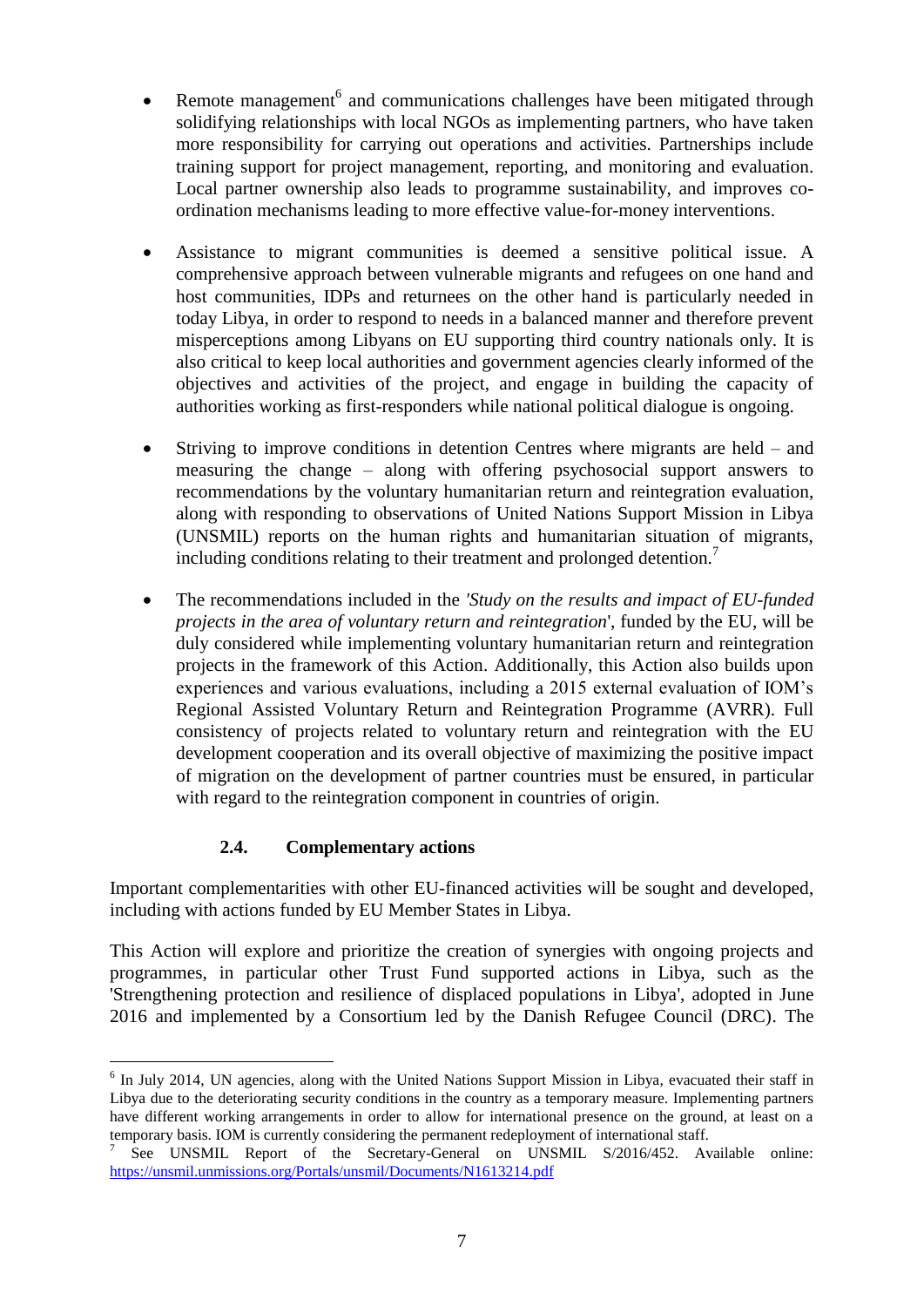project to be implemented by IOM under the Action 'Supporting Protection and Humanitarian Return and Reintegration of Vulnerable Migrants in Libya' adopted in December 2016 will be absorbed by this new Action.

Specific synergies will be ensured with the Regional Development and Protection Programme for the North Africa, funded by the European Commission under the EU Trust Fund for Africa and the Asylum, Migration and Integration Fund (AMIF).

Complementarities will be sought with ongoing European Commission Humanitarian support as appropriate.

Additionally, IFRC is also implementing two projects funded through ENI bilateral envelope, in cooperation with the Libyan Red Crescent to improve rights-based migration management and bring psychosocial support to populations in need. Coordination will be sought particularly as far as the delivery of psychosocial support services, human rights-based management of detention centres and socio-economic integration of migrants and vulnerable groups are concerned.

The *Programme "Support to Right-based Migration Management and Asylum in Libya"*  funded by EU bilateral cooperation with Libya and implemented by ICMPD will represent an important support for the reinforcement and the systematisation of the results achieved with the aim of improving the migration management both at central and at local level.

Several EU funded interventions are addressing critical needs on health and education, water and sanitation, child protection and non-food items distribution. Regarding the health sector, complementarity will be addressed with the projects implemented by WHO and GIZ, especially regarding the provision of basic health care interventions in detention Centres, disembarkation Points and to local communities. In education and child protection, complementarity will be sought with the EU funded programme implemented by UNICEF, *Towards Resilience and Social Inclusion of Adolescents and Young People in Libya,*  especially for the actions focusing on protection for children and adolescents (including informal schooling).

Special complementarity will also be sought with the UNDP-implemented *Stabilization Facility*, where good practices developed in this Facility can be used to develop actions notably as regards the improvement of access to basic services and the realisation of light infrastructures. Complementarity will be also enhanced with the IOM-implemented programme *Repatriation Assistance for Vulnerable Migrants Stranded inside Libya & Promoting Stability in Libya's Southern Regions*, both for the capacity building/community stabilisation actions implemented in Sabha and Qatrun and for the Assisted Voluntary Return component. Synergies and complementarities will also be sought in the framework of other EU funded programmes working in the field of Local Governance; special cooperation with the VNG-implemented Programme *Libya Local Governance and Stabilisation Project*, especially in the actions aiming at improving local authorities' capacities and with the EU *Public Administration Facility II* (for the part related to the activities financed in the framework of the Nicosia Initiative, with the aim of implementing small interventions in infrastructures and basic services delivery).

As for activities related to disembarkation of persons rescued at sea, a particular attention will be devoted to ensuring proper coordination with other types of interventions involving Libyan Coast Guards, such as Sea Horse project and Eunavfor Med Operation Sophia.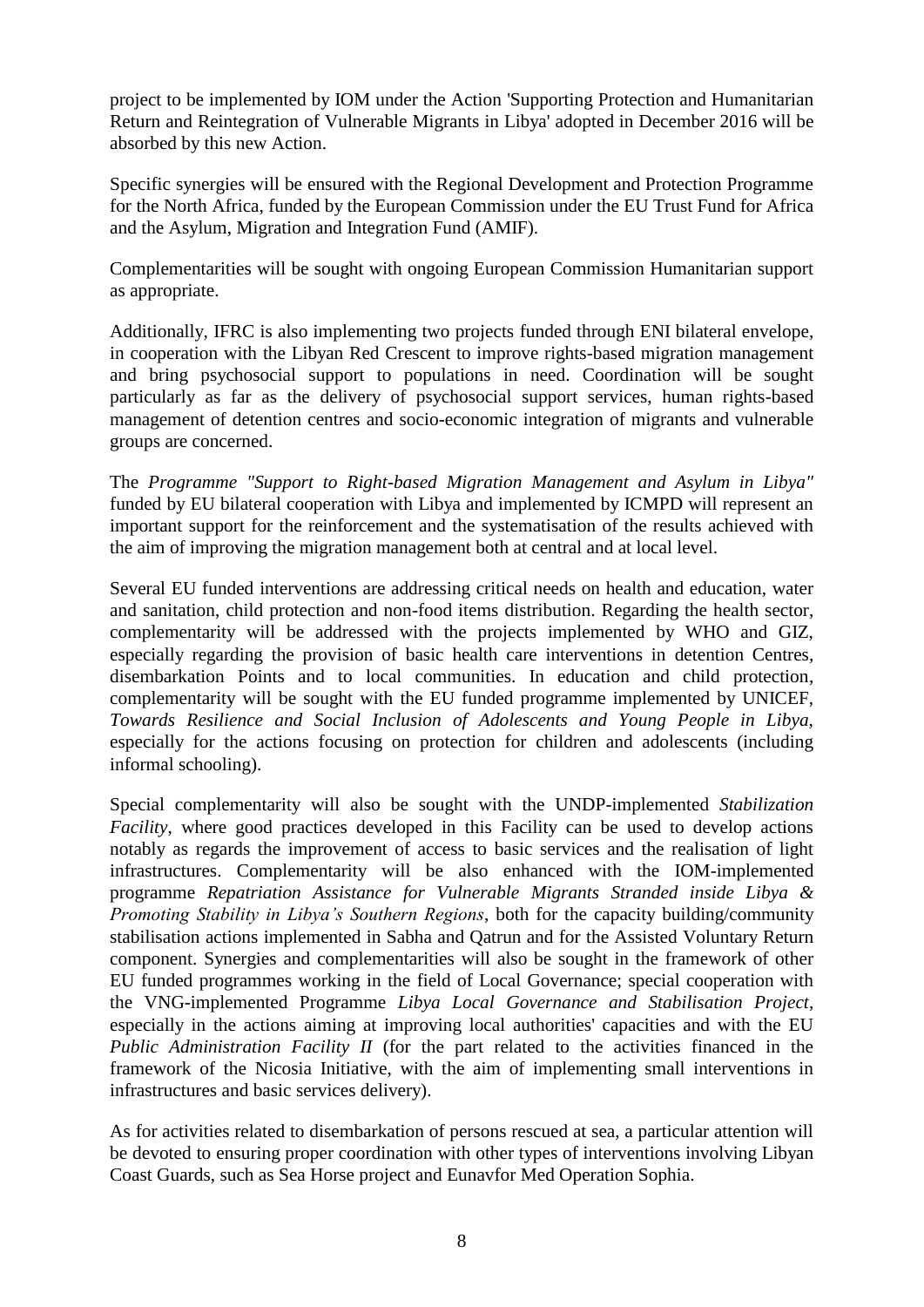Furthermore, this Action is fully in line with the EU-IOM Partnership for Sahel and Lake Chad and Libya and the Return and Reintegration Facility under the Horn of Africa Window of the EU Trust Fund for Africa. It pays particular attention to providing sustainable and impartial reintegration assistance according to established vulnerability criteria, while taking into account local contexts and existing development cooperation in countries of return. In doing so, the 'do not harm' principle will be fully respected. Strong coordination between the three windows of the EU Trust Fund for Africa will contribute to ensure the sustainability of the voluntary humanitarian return and reintegration component of this Action.

This Action will be in line with the EU Gender Action Plan (GAP II), which provides the framework for the EU's promotion of gender equality through external action for the period 2016-2020.

### **2.5. Donor coordination**

The governance system of the EU Trust Fund for Africa entails close coordination and joint decision-making based on detailed analysis of the complementarity of interventions funded by donors sitting in the Operational Committee of the Trust Fund.

In the implementation phase, this action will ensure close cooperation with national and international actors involved in migrant response in Libya and North Africa. Priorities and activities are identified through consultation with local authorities and the Tunis-based humanitarian community for Libya, including the UN Country Team (UNCT), and the UN Office for Coordination of Humanitarian Affairs (OCHA).

Implementers of this EU programme will coordinate closely and complement their actions. On top of the already set coordination mechanisms and working groups, a Steering Committee for this EU programme will be formed. The committee will be chaired by the EU Delegation and will include implementing partners (IOM, UNDP, UNICEF, UNHCR, and GIZ) as well as Libyan authorities involved i.e. Local municipalities, Ministry of Local governance, Planning, Interior, etc. Other implementing partners of similar actions funded through the EU Trust Fund for Africa in Libya, such as for example Danish Refugee Council, can be invited to the Steering Committee as observers. The Steering Committee will review the programme risk matrix and relevant measures, give strategic guidance to the partners and take stock of their actions. The Steering Committee will meet twice a year.

Additionally a Technical Coordination Group (TCG) composed of the implementing partners and chaired by the EU Delegation will be set up. The TCG will meet regularly (once per month). Partners will present their implemented activities in the previous period and inform on their actions to come. Ad hoc Technical Groups may be foreseen when and if deemed necessary.

At national level, coordination mechanisms and working groups exist between key implementing partners in-country, which facilitate effective use of funds and avoid duplications and overlapping. IOM is the lead of the Migrants in Detention Working Group and possibly co-lead of the proposed Mixed Migration/Population Movement Working Group, as well as a member of the Protection Working Group, alongside Organisations such as United Nations High Commissioner for Refugees (UNHCR), United Nations Children's Fund (UNICEF), United Nations Population Fund (UNFPA), United Nations Development Programme (UNDP), Deutsche Gesellschaft für Internationale Zusammenarbeit (GIZ), Agency for Technical Cooperation and Development (ACTED), Danish Refugee Council,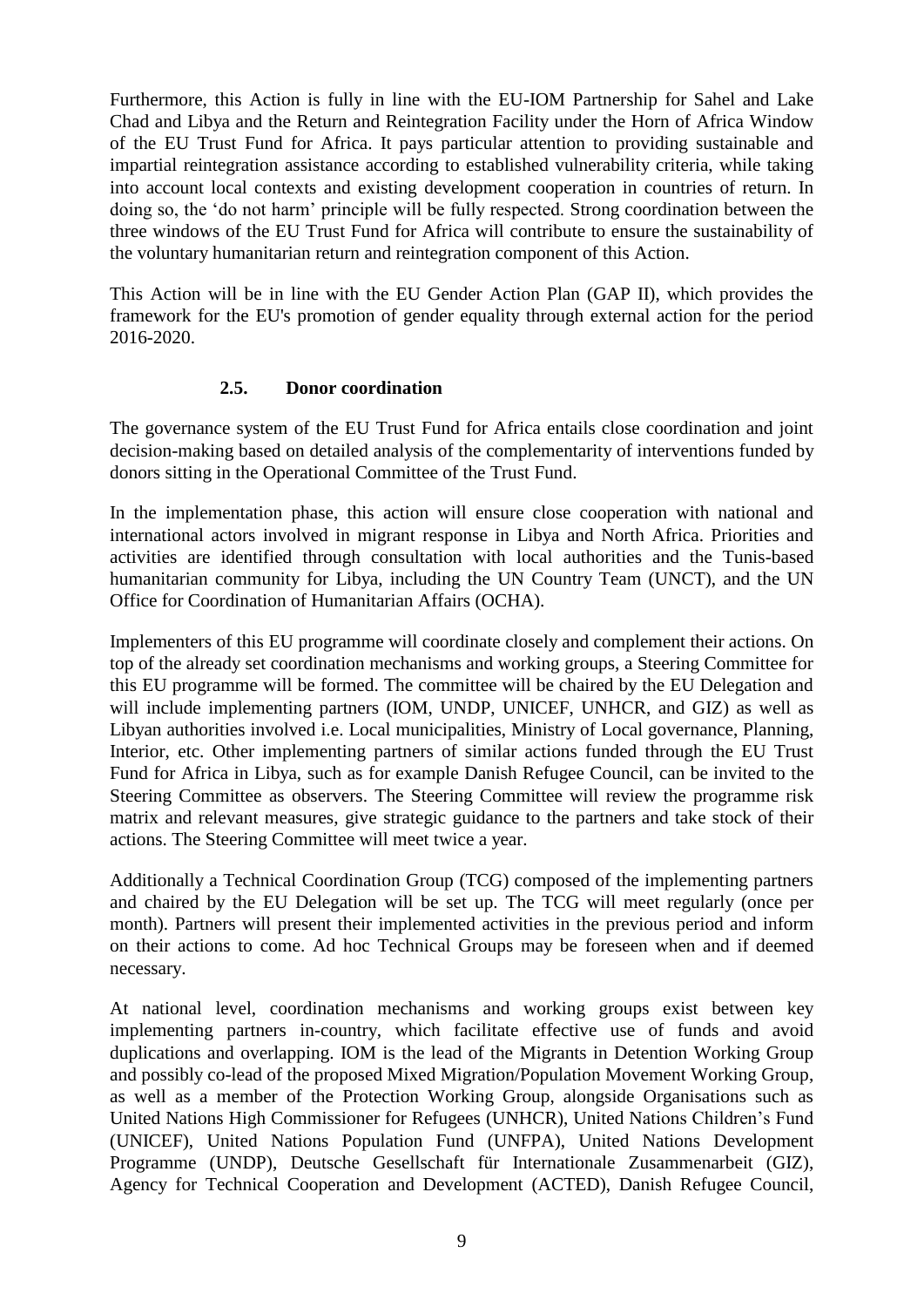International Medical Corps (IMC), Médecins Sans Frontières (MSF), the International Federation of Red Cross and Red Crescent Societies (IFRC), and the International Committee of the Red Cross (ICRC). Coordination for this Action is vital between IOM and UNHCR and its implementing partners, particularly for interventions in detention centres, at disembarkation points and with regards to ensuring an efficient referral mechanism in the different locations foreseen by the Action.

Additionally, the implementing partners involved in the Pillar 2 of this Action will continue to closely coordinate through the Local governance coordination group led by the German Embassy for Libya.

## **3. DETAILED DESCRIPTION**

## **3.1. Objectives**

The **overall objective** of this Action is to reinforce protection and resilience of migrants, refugees and host communities (including Internally Displaced Persons and returnees) in Libya while supporting improved capacities for migration management along the migration routes in the country. To better respond to the challenges associated to mixed migration flows to, through and from Libya onwards to the EU, the current action will focus its activities in different locations inside Libya on two different pillars.

**Pillar 1 Strategic objective**: Expanding the protection space in Libya, with a particular focus on migrants and refugees through both scaling up relevant capacities of national stakeholders and provision of assistance.

**Pillar 2 Strategic objective**: Supporting socio-economic development at municipal level and local governance, in order to better integrate migrants and stabilize host communities

The action seeks to achieve the above-mentioned strategic objectives by supporting a set of complementary activities in strategic locations. Locations targeted follow two criteria:

- main areas of settlement or transit of migrants and refugees (Libyan Southern border, municipalities along the migratory routes and along the Coast where main departure points to Europe are located and presenting the higher potential for economic development and socioeconomic inclusion of migrants)

- areas of displacement of Libyans and places to which displaced populations are returning (within Libya).

The implementation in the envisaged locations remains subject to the evolution of the situation on the ground, in particular as regards security and safety in remote area such as the South.

The **specific objectives** of the action are the following:

### **Pillar 1**

 Specific objective 1: Strengthening mixed migration data and communication on migration flows, routes and trends;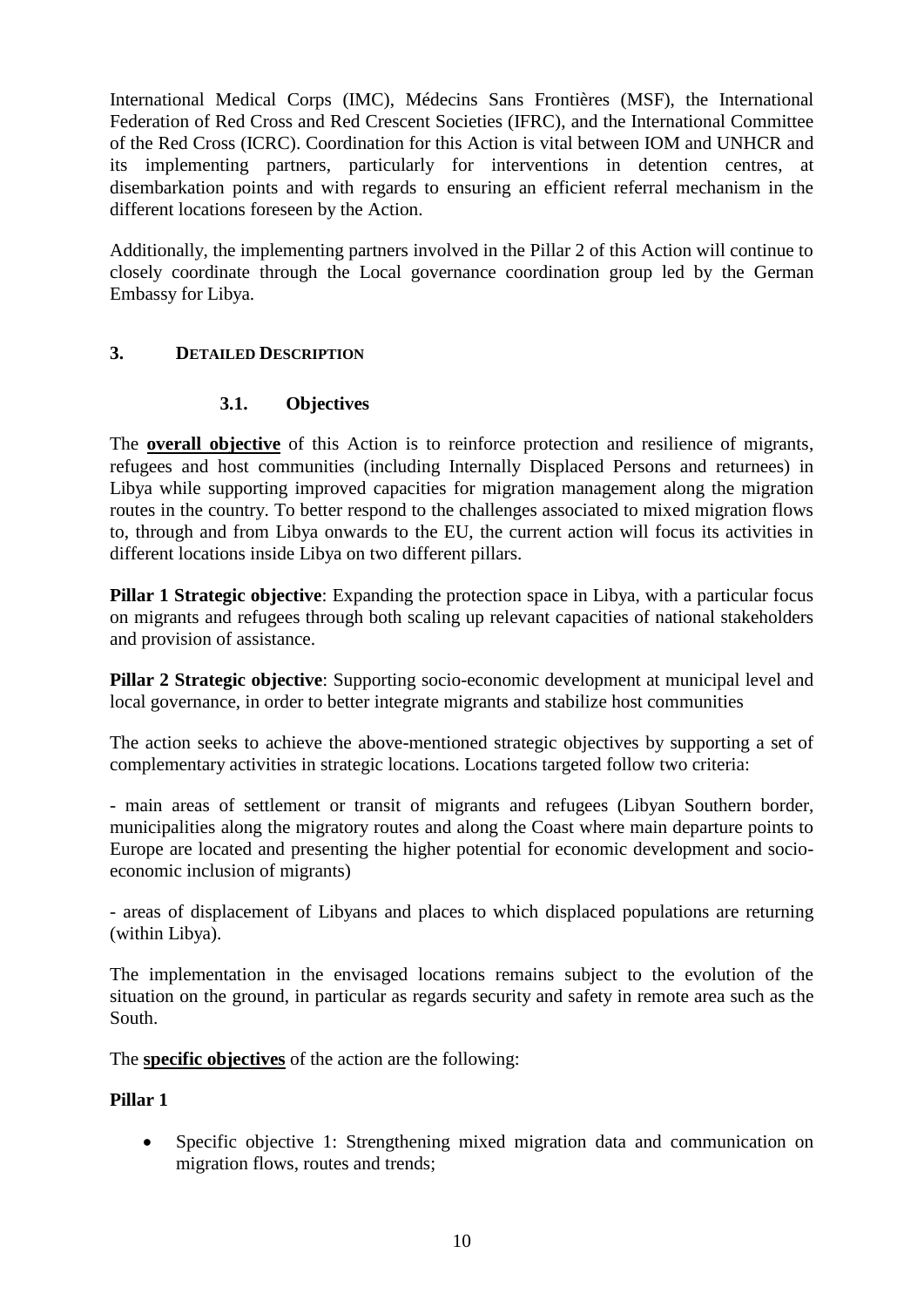- Specific objective 2: Providing multi-sectoral assistance and protection to migrants, refugees and host communities in different locations inside Libya, in particular inside detention centres, at disembarkation points and in urban settings;
- Specific objective 3: Enhancing humane and sustainable solutions for stranded and vulnerable migrants through voluntary humanitarian return and reintegration from Libya;

## **Pillar 2**

- Specific Objective 4: Supporting local public authorities and administrations in fulfilling their role and responsibilities
- Specific Objective 5: Ensuring better provision of basic services at local level and increasing access for most vulnerable groups in particular migrants
- Specific Objective 6: Supporting local economic development and job creation

# **3.2. Expected results and main activities**

## **Pillar 1: Protection**

The Protection Pillar aims at expanding protection space in Libya for stranded migrants, refugees and the most vulnerable persons while ensuring assistance for those in need. By increasing the support to a range of national stakeholders contributing to the protection of the most vulnerable in Libya, this action seeks to reinforce their capacities and improve complementarities and synergies in order to expand the protection space both in term of effectiveness and geographical scope. Therefore, this Pillar builds on the mandate, roles and responsibilities of the different stakeholders involved. Improving screening, identification and referral mechanisms is at the core of the strategy followed under this pillar. Additionally, to ensure coordination in reaching the most vulnerable populations, jointly agreed upon vulnerability criteria will allow for prioritization and identification of at risk groups in need of further assistance and protection.

With regards to voluntary humanitarian return and reintegration, the aim is to ensure that all returnees from Libya receive some form of reintegration assistance (individual, collective or community-based as appropriate) upon return to their countries of origin. Returning migrants who do not receive reintegration assistance under this Action will be referred to other ongoing EU-funded reintegration projects (in particular West and Central Africa and the Horn of Africa).

The protection Pillar incorporates and expands interventions foreseen in the program adopted in December 2016 for Libya under the North of Africa window of the EU Trust Fund for Africa ("Supporting Protection and Humanitarian Return and Reintegration of Vulnerable Migrants in Libya" T05-EUTF-NOA-LY-02).

SO 1: Strengthening mixed migration data and communication on migration flows, routes and trends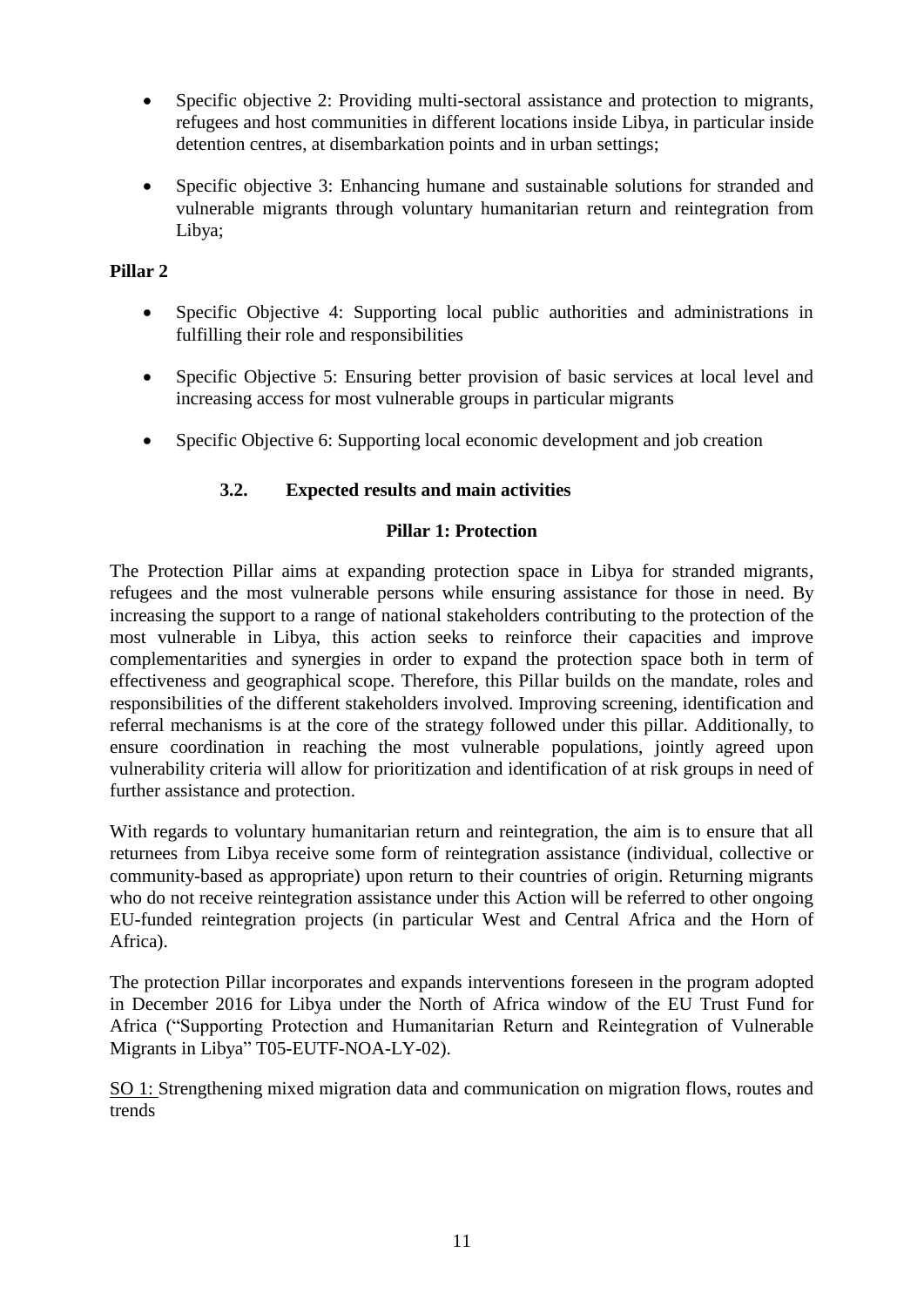*Result Area 1.1.: DTM Mobility Tracking and Flow Monitoring reports are produced and disseminated.* 

Indicative list of possible activities:

- Produce and disseminate Mobility Tracking Reports
- Produce and disseminate Flow Monitoring Reports
- Produce in depth studies and researches on migration

*Result Area 1.2: Detention Centre Profiles are produced to capture the number and demographic breakdown of populations and conditions, including protection concerns;*

Indicative list of possible activities:

- Produce Detention Profiles for selected centres;
- Ensure coordination with DCIM and relevant UN/NGO stakeholders.

*Result Area 1.3.: Event Tracker reports are issued on evidence for Rapid Response Multi-Sectoral Needs Assessments;*

Indicative list of possible activities:

- Produce weekly monitoring reports, highlighting key events such as a change in the migration demographics in Libya, changes in the routes, and incidents of considerable humanitarian magnitude.
- Provide baseline figures on the movement of people following a major event.
- Provide the baseline required information to flag the need for a Rapid Response Team intervention.

SO 2: Providing multi-sectoral assistance and protection to migrants, refugees and host communities in different locations inside Libya, in particular inside detention centres, at disembarkation points and in urban settings

*Result area 2.1: Migrants, refugees and host communities (inside detention centres, at disembarkation points and in urban settings) have access to life-saving protection services and assistance while alternatives to detention are devised.*

Indicative list of possible activities:

- **Improve capacity** of local actors and humanitarian responders to access and protect vulnerable migrants and refugees and monitor their situation (inside detention centres, at disembarkation points and in urban settings);
- Timely **identification, referral, assistance and protection of vulnerable persons in need of international or specific protection, including support to unaccompanied and separated children**, vulnerable women, victims of trafficking and persons of concern (refugees, asylum seekers, stateless persons)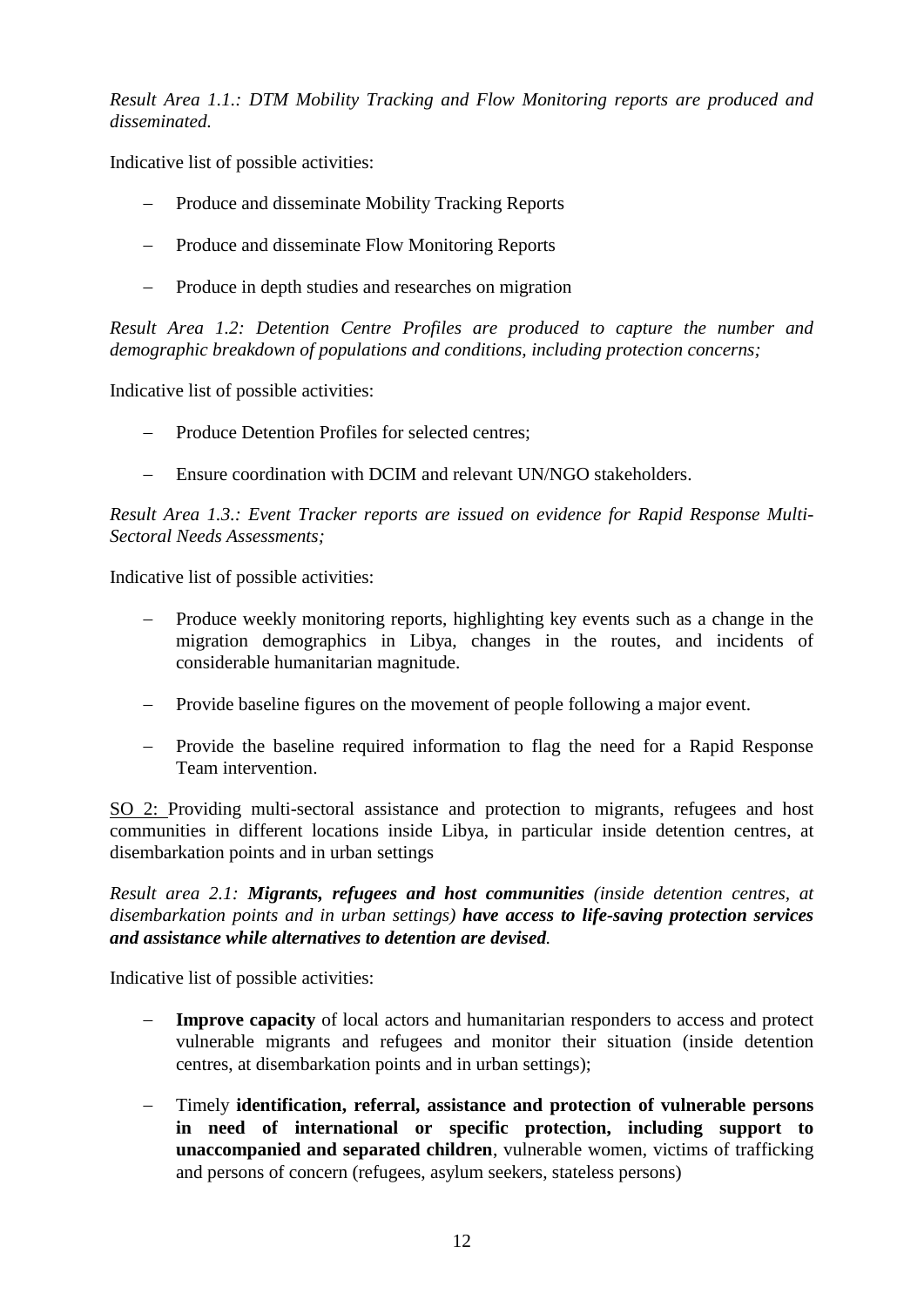- **Ensure access** to sufficient, adequate and culturally appropriate **food and non-food items** to most vulnerable migrants, refugees and host communities, based on regular, structured and integrated assessments of the needs; **distribution of assistance** in selected locations; post distribution evaluations.
- **Establish "Safe Spaces"** as a safe haven or as a possible alternative to detention where 24/7 care and protection services are provided to a limited number of beneficiaries, i.e. **the most vulnerable migrants and refugees**, including Victims of Trafficking, victims of gender-based violence, and other victims of extreme risk. They will be established in conjunction with relevant Libyan authorities and will build on the expertise and activities of all the relevant stakeholders in particular IOM, UNHCR, UNFPA, UNICEF, Civil Society Organisations.

*Result Area 2.2: Access and availability of medical and public health services are increased for stranded migrants, refugees and host communities in target areas; public health risks in detention centres are monitored and responded to, at reception facilities, and in migrantdense urban settings; and capacities of local actors in Libya are enhanced to meet the health needs of migrants and refugees.* 

Indicative list of possible activities:

- Build a network of health care providers to provide emergency and essential primary health care and referral services for vulnerable migrants.
- Establish/**upgrade and operate health clinics at disembarkation points and in detention centres** to provide essential primary health care and referral services to vulnerable migrants and refugees. Provide psychological first aid at disembarkation points.
- Provide targeted health care for pregnant women and infants in detention.
- Establish and maintain a surveillance system for assessing the public health risks of migrants and refugees and their host communities at points of disembarkation, in detention centres, as well as other locations with large number of stranded migrants.
- Build the capacities of public health care providers to ensure services that benefit the migrants, refugees and host communities and to ensure that referral health facilities are provided with necessary equipment, medicines and supplies (operational materials).

*Result Area 2.3: Provision of child protection services and systems' strengthening for children, regardless of their status (migrants, refugees, host communities), are improved through service delivery and enhanced capacity of the respective government institutions and civil society organisations.*

Indicative list of possible activities:

Support relevant authorities and civil society organizations with capacity development in order to provide **child protection case management** services for all vulnerable children in the targeted locations (including registration, referrals and family tracing).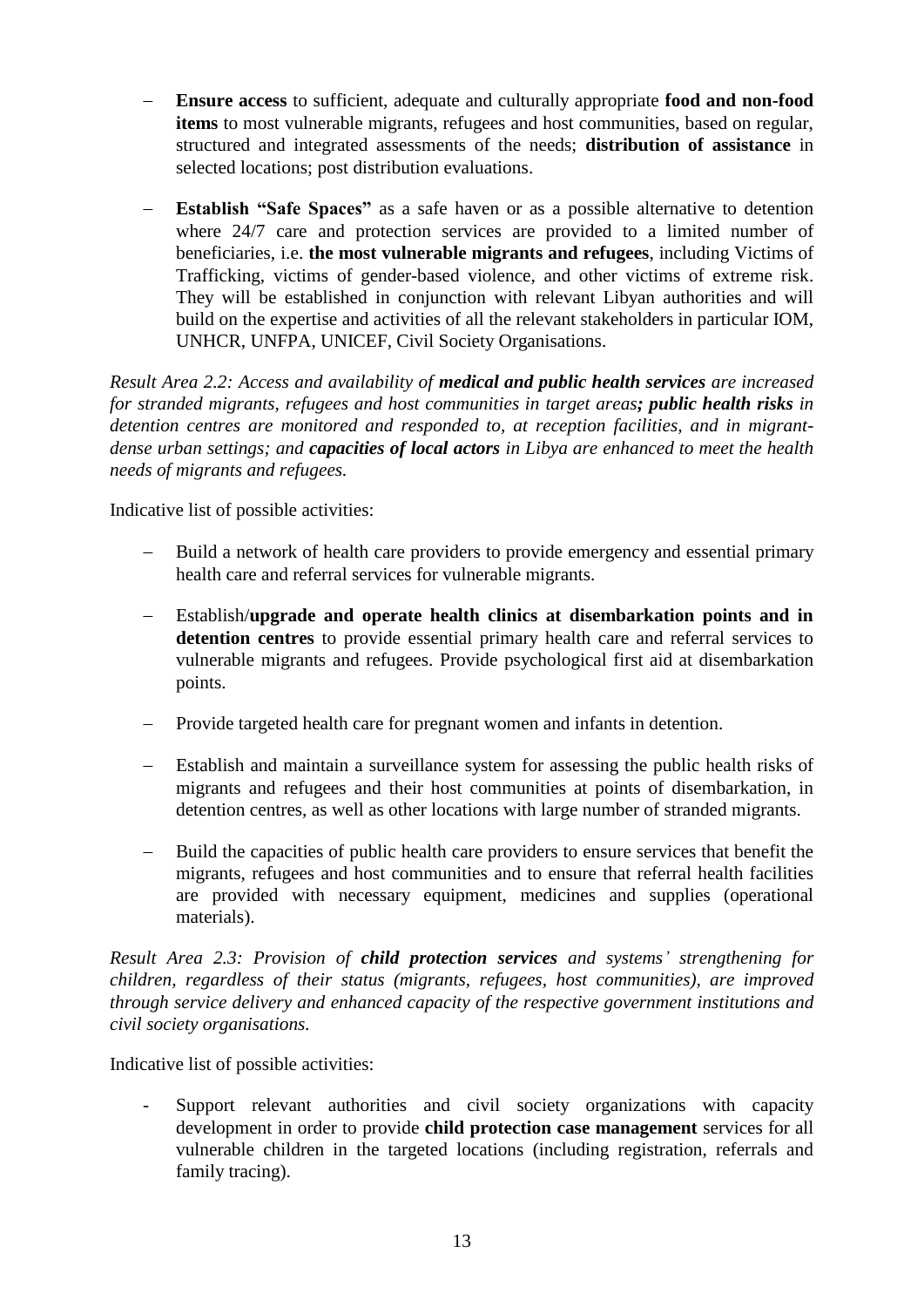- **Capacity development** for child protection actors including justice sector professionals (police, judges, public prosecutors and others) and Ministry of Social Affairs officials and staff, to address the issues of **children in contact with law.**
- Support transitional care for **Unaccompanied and Separated Children** (UASC), including through the establishment of local institutions that provide access to basic social services for this specific group.
- Evidence based knowledge generation on protection gaps in the national system for all UASC.
- Implementation of communication for development campaign "children are children".

## *Result Area 2.4: Vulnerable migrants and refugees will be adequately informed and assisted en route*

In transit locations along the routes, establish a coordinated approach that encompasses both IOM's "Migrant Resource and Response Mechanism" (MRRM) and UNHCR's Reception and information Centre (RIC). Through increased presence on the ground, ensure comprehensive assistance, information, protection of migrants and refugees 'en route'. Additionally, an efficient referral system will be enforced so as to cover the different types of assistance needed for migrants and refugees (including voluntary humanitarian return and reintegration, facilitation of protection status) in different locations across Libya.

The targeted areas will be selected based on coordination including with the municipal authorities and the high number of migrants residing or transiting the areas.

Indicative list of possible activities:

- Register and collect information from migrants including intentions, motivations, and other demographic data (nationality, gender, age, education level, key transit points on their route, cost of their journeys, etc.).
- Provide NFI and food assistance, as needed.
- Provide referrals for immediate assistance and protection and for access to critical services for migrants, refugees in distress and conflict-affected communities.
- Provide migrants and refugees in transit with information on the viable options (including durable solutions such as return) and on the risks of irregular migration.

SO3: Enhancing humane and sustainable solutions for stranded and vulnerable migrants through voluntary humanitarian return from Libya and reintegration

*Result Area 3.1: Voluntary humanitarian return and reintegration assistance is provided for stranded and vulnerable migrants;*

Indicative list of possible activities:

 Focusing on the most vulnerable migrants, voluntary humanitarian returns activities include: pre-departure counselling interviews and consular support; facilitating the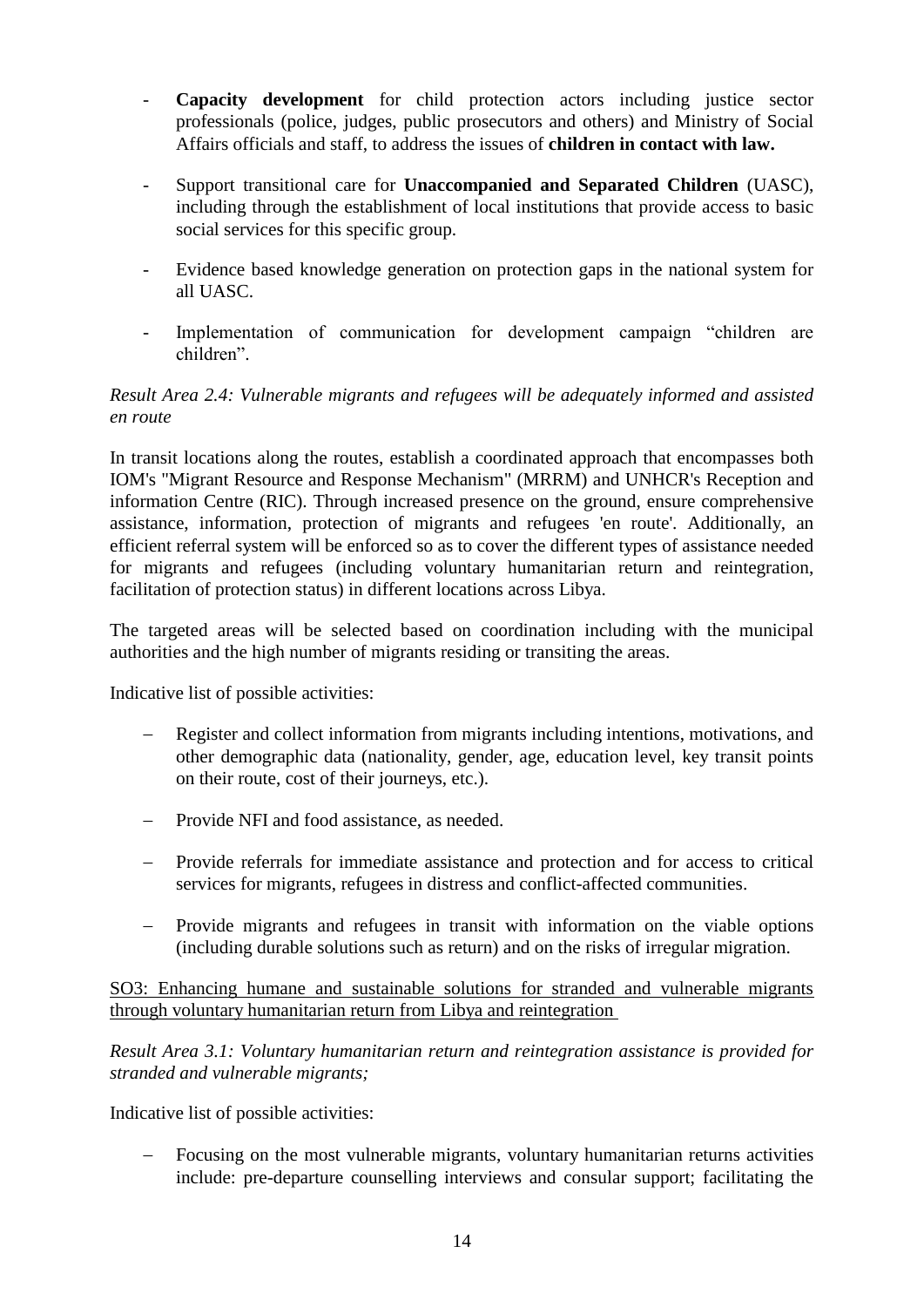issuance and/or replacement of missing, lost or expired travel documents; ensuring fit-to-travel checks; transit/reception assistance; family tracing and escorts for unaccompanied migrant children (UMCs) or migrants with health needs; and facilitating onward transportation to the final destination within the migrant's country of origin. Each case will be assessed individually, using the Personal Data Form and the medically fit to travel document. This component will initially target the voluntary humanitarian return of 10,000 migrants, with the understanding that the mechanism will be adaptable to changing circumstances.

 All of the returnees will be provided with sustainable reintegration assistance notably under the *EU-IOM Partnership for Sahel and Lake Chad and Libya* and *the Return and reintegration facility of the Horn of Africa window,* both funded by the EU Trust Fund and other EU-funded reintegration efforts. Under this specific programme, reintegration assistance is foreseen for an estimated 10% of the caseload in the countries of return, in particular for migrants returning to countries not covered by the above mentioned mechanisms or for the most vulnerable cases. Each case will be assessed individually to ensure that reintegration support is tailored to migrants needs and addresses specific vulnerabilities.

### **Pillar 2: socio-economic development at municipal level and local governance**

Activities under Pillar 2 aim at countering rising discrimination and tensions rising from increasingly scarce resources and limited access to services for the general population. Additionally, supporting socio-economic development at local level in strategic locations on the main migration routes and in the south will contribute to providing safe and legal income opportunities as an alternative to criminal activities such as smuggling and human trafficking. Following this strategic approach, the Action will primarily work with actors at the level of municipalities in selected locations to improve socio-economic opportunities for migrants, refugees, and host communities in Libya in an inclusive and comprehensive manner. Throughout the activities envisaged under this Pillar, it is expected that all implementing partners will ensure conflict-sensitive approach, including through regular conflict assessments and updates. In addition to the specific activities that promote social cohesion, anti-discriminatory and inclusive approaches to socio-economic development and local development are mainstreamed throughout the envisaged activities under this Pillar.

### SO 1: Local public authorities and administrations are supported in fulfilling their role and responsibilities

*Result area 1.1: the capacities of municipalities are improved so as to be able to increase strategic planning of resources at local level, as well as cooperation with central level administrations*

Indicative list of possible activities:

**-** strengthen inclusive and participatory community planning and decision making processes through municipalities plans for local development**;** support formulation of two strategies at state level that include local priorities identified through the development plans;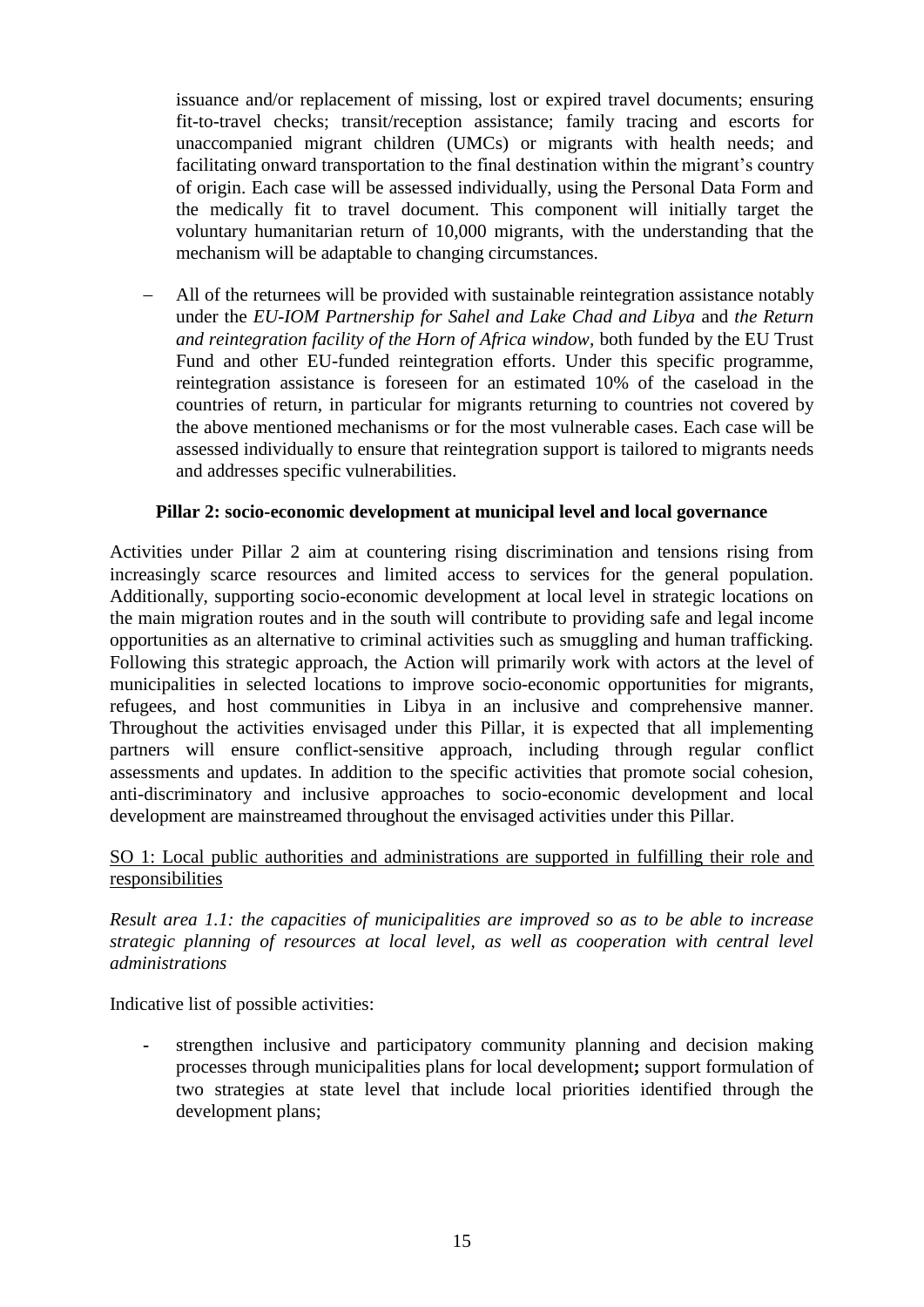- **-** improve access to finances for services and infrastructure by establishing and launching a sustainable municipal funding mechanism; prioritise services and infrastructure needs for each municipality selected;
- **-** facilitate partnerships on municipal development between Libyan and EU municipalities, with a view to enabling exchange of best practices;
- *-* establish and run municipal development working groups/desks with an inclusive participatory approach towards migrants and refugees**.**

### *Result area 1.2: local authorities are enabled to better enforce rule of law*

Indicative list of possible activities:

- **-** in coordination with the Ministry of Interior, support model police stations through training for local police and local rule of law institutions in pilot municipalities, notably on anti-corruption, transparency and migrants rights;
- **-** providing essential equipment to local police to support coordination among rule of law institutions and refurbishment of local police facilities in pilot municipalities.

### *Result area 1.3: community social cohesion is improved to enable successful and mutuallybeneficial integration of migrants and refugees*

Indicative list of possible activities:

- **-** train CSOs and NGOs on fostering inclusion of migrants in local social and economic development; identify and support local projects on inclusion of vulnerable groups (women, migrants, etc) to be managed by CSOs, such as labour intensive community activities (garbage collection, cleaning, and recycling), training for improving or establishing social and community service, farming and food processing enterprises, skills development for repair services, etc.;
- conduct community outreach and information campaign with local authorities, including traditional authorities and representatives of host, migrant and IDP communities notably on anti-corruption, transparency, migration; include where possible, local police institutions to raise their awareness on migration and its context specific aspects.
- identify and select Community Management Committees that gather local community leaders, civil society and representatives of local institutions to promote community stability and sustainable small scale community projects.

SO 2: Better provision of services at local level and increased access to services for most vulnerable groups, in particular migrants and refugees, are ensured

*Result area 2.1: service delivery is strengthened and improved in municipalities in the priority areas identified by this action*

Indicative list of possible activities: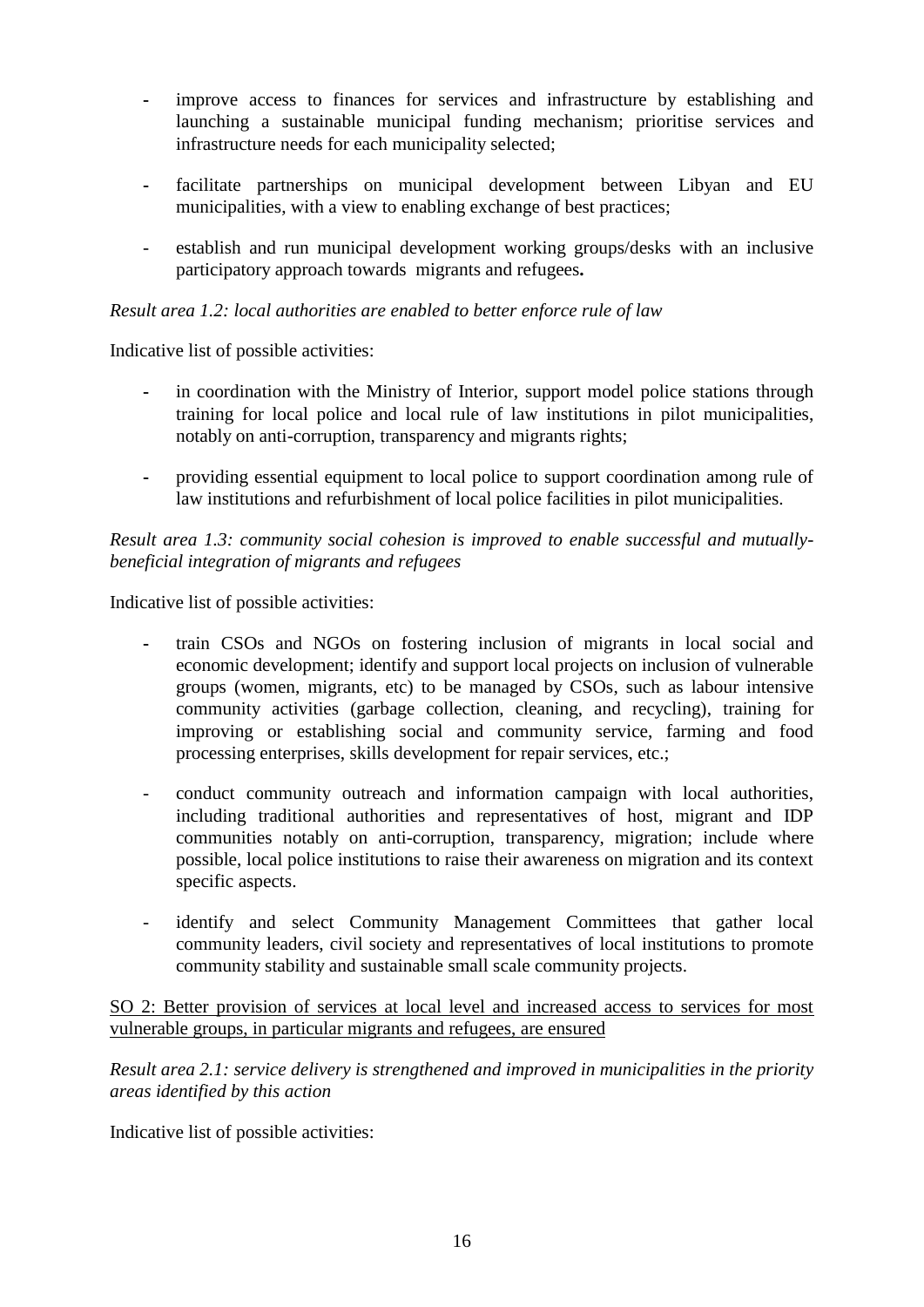- **-** based on needs assessments, rehabilitate basic infrastructure through works (hospitals, schools, and other key municipal basic infrastructure); support rehabilitation and maintenance of common infrastructure with works and equipment, including hospitals and schools to be used for remedial and catch-up classes for Libyans, migrants and refugees (including children on the move); provision of equipment for essential service delivery;
- strengthen gender-sensitive and age-sensitive municipal service delivery, including housing, solid waste management, law and order, healthcare, education, and human rights protection through small to medium infrastructure projects.
- **-** support capacities of local authorities and municipalities to be able to deliver basic services so as to enhance the quality, equity of coverage and access to basic social services; improve teaching and social care skills of teachers and social workers in schools and senior Ministry of Education officials to ensure that the child's best interests (migrants, refugees and Libyans) are respected and that psychosocial needs are identified and addressed;

*Result area 2.2: access to quality services for Libyans (including IDPs and returnees), migrants and refugees is improved*

Indicative list of possible activities:

- provide remedial and catch-up classes with a strong psychosocial support care for Libyan and migrant children and in line with the Ministry of Education agreed curricula; distribute essential education supplies for the school children and teachers in the targeted municipalities;
- ensure non-discriminatory and inclusive approach in the provision of all types of services (public health infrastructures, schools etc.);
- provision of equipment for essential service delivery.

#### SO 3: Inclusive local economic development is supported

#### *Result area 3.1: capacities for economic recovery in target municipalities are supported*

Indicative list of possible activities:

- **-** conduct a local economic survey in the targeted municipalities, including on livelihoods and micro, small & medium enterprises situation, to identify highpotential actions and economic sectors to drive job creation and contribute to resilience of local communities;
- **-** establish and institutionalise local economic development support mechanisms, such as establishment local labour offices for identifying potential demand and supply as well as for responding to local labour demand, , support organization and networking of private sector associations, etc.;
- prepare 15 local economic development strategies in the selected municipalities using a participatory approach; establish local economic development support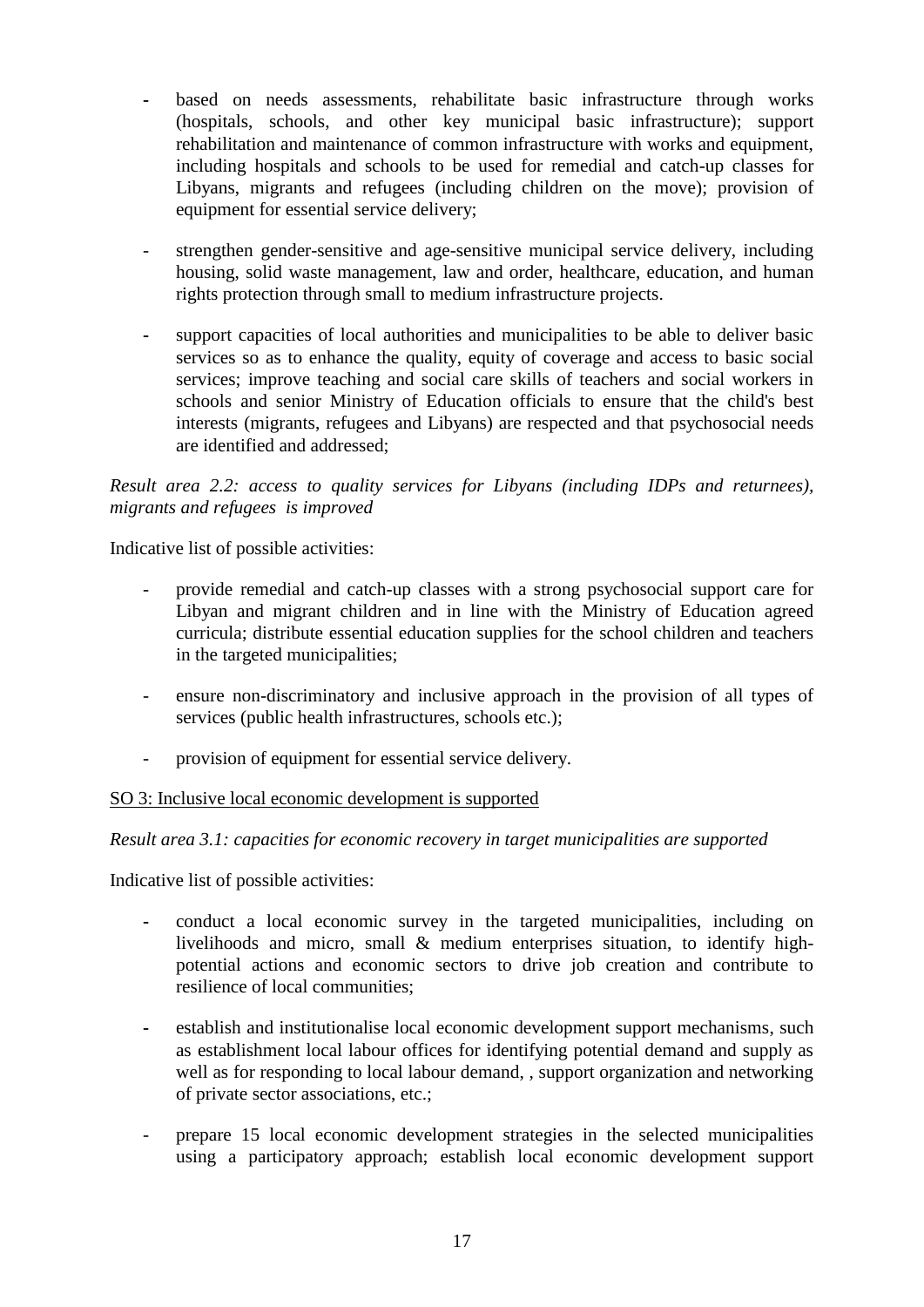mechanisms; support 30 local development initiatives in line with the local economic development strategies prepared in the selected municipalities;

**-** support municipalities and local actors in matching manpower needs in the recovery of the economy with the current working skills available;

### *Result area 3.2: access to job opportunities for Libyans and migrants is improved*

Indicative list of possible activities:

- building up on current activities targeting Libyans, provide Technical and Vocational Education and Training (TVET) in promising economic sectors with a focus on life skills for vulnerable adolescents and youth (including migrants and Libyans) in targeted municipalities with high number of migrant and refugee families;
- prepare migrants and young Libyans, through tailor-made specialized vocational and skill building training matching the local needs (plumbers, electricians, etc.), to take advantage of local employment opportunities;
- **-** provide small-scale business management trainings and equipment;
- **-** support micro, small and medium scale businesses and income generating opportunities for young population, vulnerable families (female headed households, migrants and displaced families) through the provision of grants and seed funds.

| <b>Risks</b>                                                                                                              | <b>Risk</b><br>level | Assumptions                                                                                                                                                                                                                                                                                              | Mitigating measures                                                                                                                                                                                                                                                                                                                                                                                                                   |
|---------------------------------------------------------------------------------------------------------------------------|----------------------|----------------------------------------------------------------------------------------------------------------------------------------------------------------------------------------------------------------------------------------------------------------------------------------------------------|---------------------------------------------------------------------------------------------------------------------------------------------------------------------------------------------------------------------------------------------------------------------------------------------------------------------------------------------------------------------------------------------------------------------------------------|
| <b>Risk</b><br>escalated<br>of<br>political instability in<br>region<br>the<br>and<br>possible changes of<br>governments. | Medium<br>to High    | authorities/<br>Local<br>maintain<br>governments<br>authority,<br>and<br>environments<br>safe<br>are<br>enough to<br>implement<br>planned activities.                                                                                                                                                    | The political situation is continuously monitored.<br>The programme activities have been identified<br>taking into account the current political situation<br>and anticipated developments. Mitigation measures<br>have been designed to apply if the security situation<br>deteriorates. Democratic structures and principles<br>are firmly supported in the framework of the EU's<br>political dialogue with partner countries.     |
| Changes in numbers<br>priorities<br>and<br>of<br>migrants<br>and<br>host<br>communities,<br>and<br>relevant authorities   | Medium               | <b>There</b><br>will<br>be<br>new<br>displacements<br>(primary,<br>secondary and tertiary)<br>well<br>as<br>a new.<br><b>as</b><br>emerging<br>caseload<br><sub>of</sub><br>those<br>whose<br>vulnerabilities<br>have<br>increased as a result of<br>conflict<br>and<br>the<br>its<br>secondary effects. | The action will be flexible and adaptable to any<br>changed context or to better suit the unique needs<br>of those affected, this includes ensuring flexibility<br>in implementation activity for other priority areas.<br>Past programming from implementing partners will<br>be evaluated and best practices utilised where<br>possible. Any changes will be discussed and agreed<br>upon with EU locally before being implemented. |
| Government officials<br>systematically<br>deny<br>access to detention<br>other<br>centres<br>or<br>detention<br>migrant   | Medium               | Local<br>authorities/<br>governments<br>allow<br>continued<br>access<br>tΩ<br>detention facilities                                                                                                                                                                                                       | Through this Action, maintaining effective and<br>positive relationships with Libyan officials will<br>remain critical to ensure continued capacity<br>building activities and to maintain access to<br>detention facilities.                                                                                                                                                                                                         |

### **3.3. Risks and assumptions**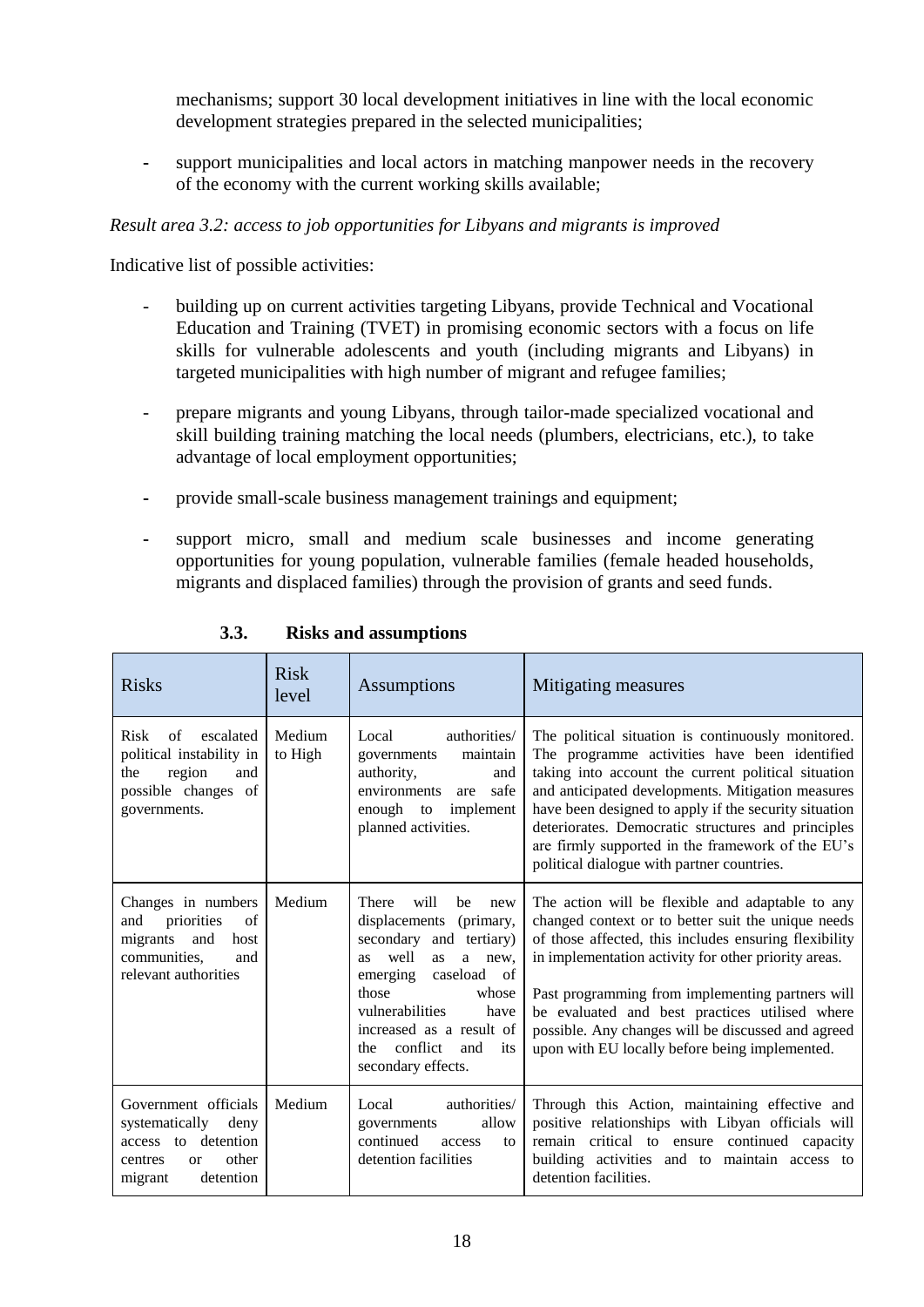| facilities                                                                                                                                                                                                                                                                                                                                                                                             |                   |                                                                                                                                                                                                                                                                                                                                                                                                                          |                                                                                                                                                                                                                                                                                                                                                                                                                                                                                                                                                                                                                                                                                                                    |
|--------------------------------------------------------------------------------------------------------------------------------------------------------------------------------------------------------------------------------------------------------------------------------------------------------------------------------------------------------------------------------------------------------|-------------------|--------------------------------------------------------------------------------------------------------------------------------------------------------------------------------------------------------------------------------------------------------------------------------------------------------------------------------------------------------------------------------------------------------------------------|--------------------------------------------------------------------------------------------------------------------------------------------------------------------------------------------------------------------------------------------------------------------------------------------------------------------------------------------------------------------------------------------------------------------------------------------------------------------------------------------------------------------------------------------------------------------------------------------------------------------------------------------------------------------------------------------------------------------|
| Access issues related<br>security<br>and<br>to<br>infrastructure,<br>including<br>deteriorating security<br>situation on<br>roads,<br>leading<br>to<br>some<br>populations<br>being<br>cut-off;<br>related<br>inability to identify<br>deemed<br>locations<br>'appropriate'<br>for<br>intervention.<br>Suspensions<br>in<br>implementing<br>activities in the event<br>that access is not<br>possible. | Medium<br>to High | Access to locations is not<br>hindered by security,<br>authorities<br>local<br>and<br>leaders,<br>migrant<br>participation,<br>government restrictions,<br>military<br>interventions,<br>and security.<br>The security and political<br>environment allows for<br>access and response to<br>the needs of migrants<br>will<br>not further<br>and<br>to a level<br>deteriorate<br>preventing<br>project<br>implementation. | The action continues to coordinate with the United<br>Nations Department of Safety and Security<br>(UNDSS), partners and authorities regarding<br>security and implementing partners presence to<br>ensure a trustful relationship between stakeholders.<br>Implementing<br>partners<br>utilise<br>third-party<br>contracting where possible and appropriate.<br>Activities delayed until the security situation in the<br>target area is sound and there is no potential for<br>harm to beneficiaries or project staff; training sites<br>may be moved pending security assessments.                                                                                                                              |
| Political<br>pressures<br>systematically restrict<br>opportunities<br>for<br>migrants to engage in<br>sustainable<br>livelihoods activities                                                                                                                                                                                                                                                            | Medium            | Commitment of the<br>Governments and local<br>authorities to support the<br>provision of<br>opportunities to migrant<br>communities.                                                                                                                                                                                                                                                                                     | The project includes activities such as training and<br>support for self-employment, as well as activities to<br>support livelihoods in the event that political<br>pressures reduce migrants' access to the local<br>labour markets.                                                                                                                                                                                                                                                                                                                                                                                                                                                                              |
| Beneficiaries cannot<br>engage due to fear,<br>insecurity, inability or<br>lack<br>of<br>access;<br>unhappiness based on<br>misconceptions about<br>services or assistance<br>equally<br>being<br>not<br>provided.                                                                                                                                                                                     | Low               | Target beneficiaries are<br>willing<br>to<br>participate/cooperate<br>Safety of the civilians in<br>detention<br>the<br>centres<br>sites or other organised<br>facilities is adequately<br>provided.                                                                                                                                                                                                                     | Messages to the project beneficiaries will be<br>communicated through government authorities or<br>local/community leaders to effectively reach the<br>target beneficiaries.<br>Consistent, open and honest partner communication<br>and engagement continues to be based on mutual<br>trust and respect for beneficiaries.                                                                                                                                                                                                                                                                                                                                                                                        |
| of resources<br>Loss<br>(funds, goods, assets)<br>due<br>to<br>looting,<br>vandalism and fraud.<br>the<br>Impact<br>of<br>declining<br>economic<br>environment on the<br>cost of operations and<br>related capacity of<br>local partners.                                                                                                                                                              | Low               | The<br>operating<br>environment will remain<br>similarly restrictive this<br>year due to the stalled<br>political process, with<br>minimum<br>operating<br>space for implementation<br>and monitoring.<br>Local<br>implementing<br>partners are willing and<br>able<br>to<br>participate/cooperate                                                                                                                       | Putting in place security measures and effective<br>internal control to mitigate potential loss of<br>resources.<br>Continuing to build the capacity of local partners<br>with ability to operate in Libya. Implementing<br>partners will closely liaise with relevant actors to<br>ensure expectations are clear and response is based<br>on need; Activities will all be implemented within<br>the parameters of civil military guidelines.<br>Continuing regular coordination meetings in<br>Tunisia, allowing implementing partners to keep<br>close contact with implementing partners and verify<br>through<br>information,<br>triangulated<br>feedback<br>received from other partners active inside Libya. |
| The<br>threat<br>of<br>collapse<br>economic                                                                                                                                                                                                                                                                                                                                                            |                   |                                                                                                                                                                                                                                                                                                                                                                                                                          | Continuously monitor how the changing security                                                                                                                                                                                                                                                                                                                                                                                                                                                                                                                                                                                                                                                                     |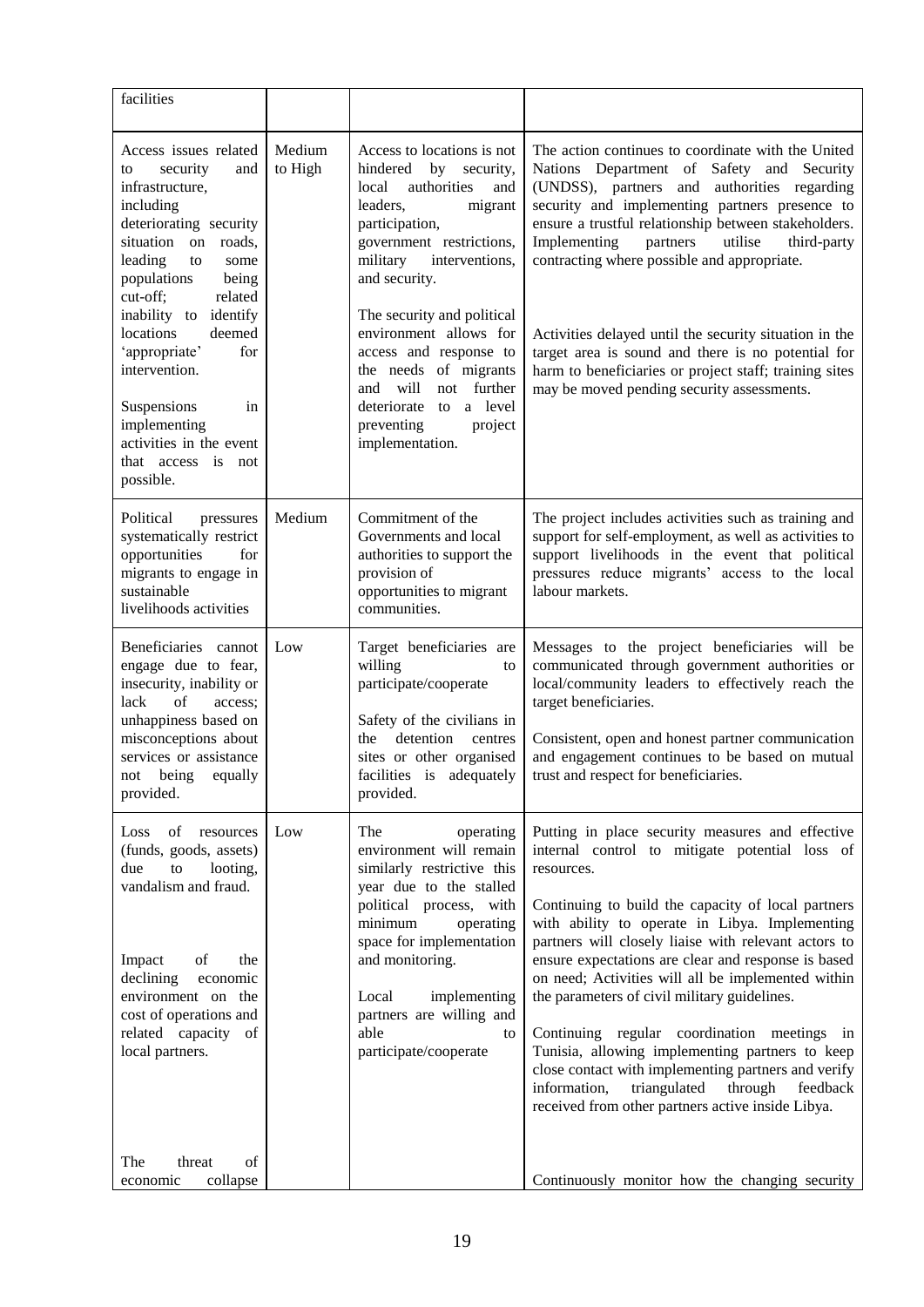| will negatively impact<br>financial liquidity | Medium | Implementing<br>partners<br>for<br>will have<br>access<br>banking institutions<br>in<br>Tunisia | situation effects Libya's economic outlook,<br>financial liquidity, and availability of cash.<br>Encourage implementing partners to establish bank<br>accounts in Tunis to facilitate transfer of funds to<br>support interventions. |
|-----------------------------------------------|--------|-------------------------------------------------------------------------------------------------|--------------------------------------------------------------------------------------------------------------------------------------------------------------------------------------------------------------------------------------|
|-----------------------------------------------|--------|-------------------------------------------------------------------------------------------------|--------------------------------------------------------------------------------------------------------------------------------------------------------------------------------------------------------------------------------------|

### **3.4. Crosscutting issues**

As far as **gender mainstreaming** is concerned, it is acknowledged that migrant women, girls and female unaccompanied minors have greater need for protection, especially in detention centres. This project will specifically address these concerns through the provision of human rights and gender-based awareness training for detention centres' officials, separate hygiene and housing for female migrants and provision of specialized healthcare. Gender considerations are integrated in planning, implementation and monitoring and evaluation of all activities.

Populations with **specific vulnerabilities** (physical disabilities or individuals made vulnerable due to gender such as young boys or women) will be served using methodologies that ensure access and prevent harassment. Sensitivity to vulnerability and confidentiality is important, to promote the wellbeing of beneficiaries. Relevant data will be sex-disaggregated to ensure aims and objectives are appropriately reaching populations. GBV indicators are included in the DTM, serving as a reference point for partners to tailor planning and responses.

This action seeks to increase the **resilience of migrants**, particularly those who avail themselves to the Assisted Voluntary Return and Reintegration Programme. For Libyan government officials, including Libyan Coast Guard, Port Security, DCIM, and Detention Centre staffs, resilience will be increased through capacity building, training, and assistance with infrastructure improvements.

In terms of **community ownership and mobilisation**, this programme applies a participatory approach in the development, planning and implementation of activities to reduce the potential for tensions. Where applicable, project teams will coordinate with traditional leadership structures, local authorities, religious and business leaders, women and youth groups. The project applies a human rights based approach when identifying, monitoring, preventing and responding to protection threats through mobilisation of community service organisations in support of government actions, particularly regarding vulnerable migrants and victims of trafficking.

This Action supports the design and mainstreaming of a **conflict-sensitive approach**, including Do No Harm principles. Activities will encourage positive inter- and intracommunal interactions to promote concepts of team spirit, respect, non-violence, neutrality as well as messages of solidarity and peace.

### **3.5. Stakeholders**

Beneficiaries: this Action will support:

- vulnerable migrants and refugees in Libya, targeting in particular disembarkation points and detention centres;
- migrants and refugees across Libya, in urban settings and in transit;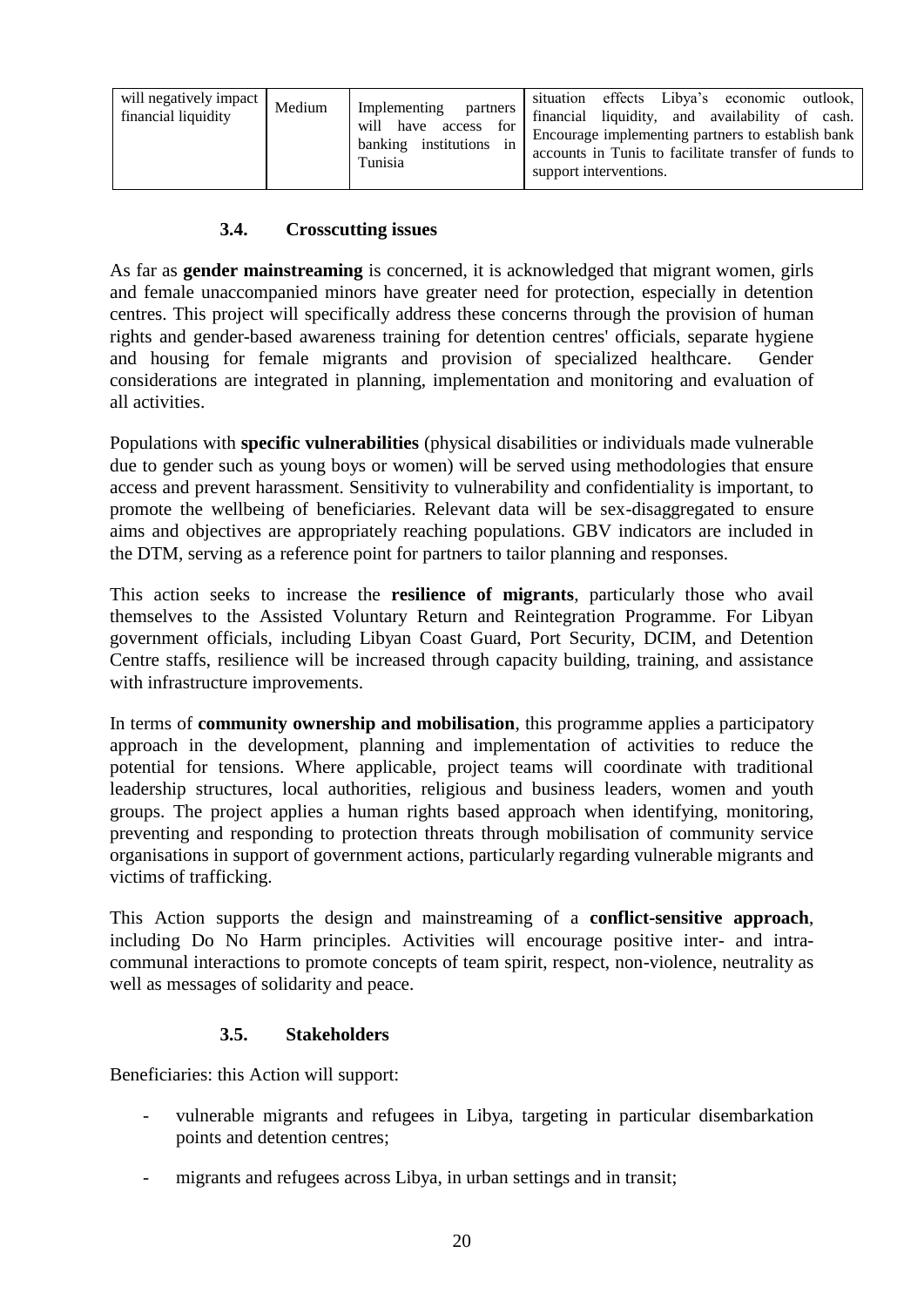- host communities, including internally displaced persons and returnees, in regions affected by displacement, or with a high concentration of migrants and refugees.

The **Protection Pillar** targets more specifically **migrants and refugees, including host communities** based on vulnerability criteria, whereas the **Local Development Pillar** targets **more widely** the needs of the population at municipal level, **mainstreaming migration in its activities.**

**Libyan authorities** will be a main stakeholder in the implementation of this Action. Strengthening their capacities at national, and especially at local level, will ensure sustainability of the activities, as well as a durable impact through supporting an improved efficiency of the governance system, compliant with human rights standards. Local community groups such as Local Crisis Committees are vital partners as well.

The Action may make use of existing relationships that implementing partners have in place with **local CSOs and NGOs**. The Action will utilise the experience of other community bodies such as women's or youth groups, who are often best placed to assess the actual needs. Partnerships will continue to lead to ownership and sustainable development through transfer of expertise and knowledge.

For all activities, efforts will be coordinated with local and national authorities to receive authorisation and secure access to areas and facilities, understand needs, ensure uniformity of interventions and avoid duplication of efforts and exercises. The Action also works with clear channels of communication with United Nations Support Mission in Libya (UNSMIL).

### **4. IMPLEMENTATION ISSUES**

### **4.1. Financing agreement, where applicable**

It is not foreseen to conclude a Financing Agreement with the partner country.

### **4.2. Indicative period of operational implementation**

The indicative operational implementation period of this action, during which the activities described in section 3.2 will be carried out is from the adoption of this Action Document by the Operational Committee until 31 December 2024, i.e. the end of the implementation period of the EUTF for Africa. Any postponement of the expiry date of the Trust Fund, currently set at 31 December 2020, shall automatically postpone the indicative implementation end date of this action by an equivalent additional period.

### **4.3. Implementation components and modules**

The Action will be implemented through indirect management with International Organisations and Member States Agencies.

Selection of the implementing partners for this Action is based on the following criteria: presence on the ground, operational capacity and economies of scale, and degree of expertise and/or exclusive mandate. All international organisations and agencies have been evacuated following the crisis in 2014, and operate from their Libya country office based in Tunis. For this reason, operational presence and capacity within Libya through national staff on the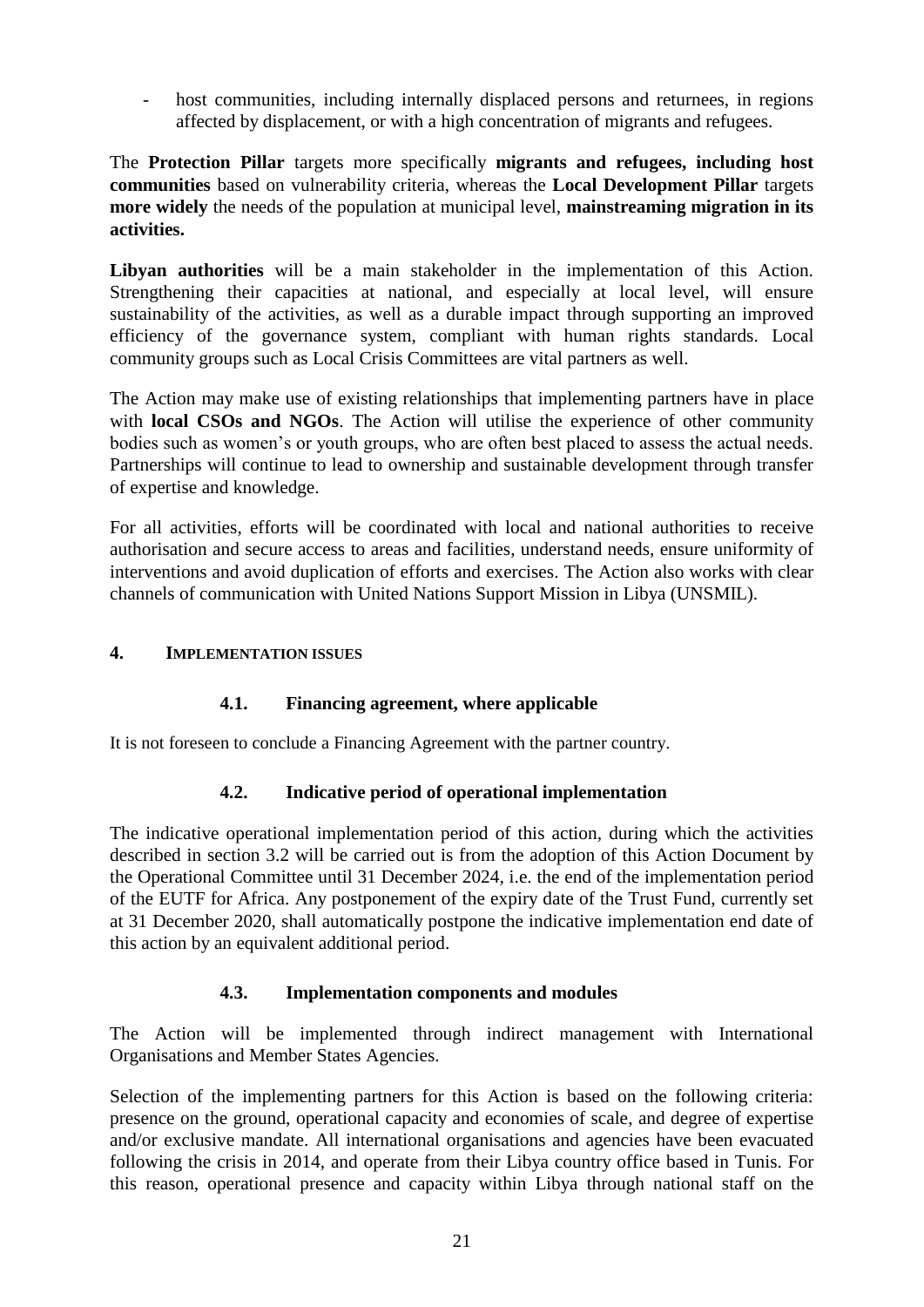ground, sub-offices, network of implementing partners and remote monitoring systems is a key factor for an effective impact on the ground.

The proposed organisations have been selected on the basis of their capacity to surge swift operational deployment building forward on existing operations and presence on the ground. They demonstrate key competencies in ensuring coverage in areas with limited access and hence limited choice of assistance delivering methods.

Under both pillars of this action, a comprehensive approach is adopted, building on the complementarity and expected synergies in order to address the main protection concerns related to mixed migration flows in today Libya.

Activities under Pillar 1 (Protection) will be implemented by IOM, UNHCR and UNICEF, whereas Pillar 2 encompassing a balanced approach between support to migrants and to the Libyan population (host communities, IDPs, vulnerable Libyans) and contributing to socioeconomic development, will be implemented by UNDP, GiZ, IOM and UNICEF.

The activities under both Pillars are based on the complementarity and coordination between the different proposed implementing partners. In particular, the IOM-UNHCR Joint Operation Framework for the Humanitarian Response in Libya of 8 March 2017 is an important element.

**IOM** is the main agency with the operational capacity to cover in Libya a wide range of protection issues related to mixed migration. IOM, through its own staff and through a network of national and international implementing partners, has access to most of the detention centres, disembarkation points, hard to reach localities (e.g. already present in Sebha and Qatroun). Moreover, it is the only stakeholder able to provide assisted voluntary return and reintegration to a substantial number of stranded migrants, in compliance with international conventions and standards. IOM current redeployment of international staff in Libya on a permanent basis is subject to UNDSS agreement as is the case for all UN partners.

**UNHCR** has the exclusive global mandate to ensure international protection of those entitled, and to seek durable solutions for persons of concern. It makes it an indispensable partner to respond to protection and assistance needs of refugees and asylum seekers present in Libya. UNHCR has two field offices in the North (Tripoli and Benghazi) and is planning to reopen an office in the South (Sebha).

**UNDP** Libya has gained a lot of experience on local governance with a distinguished expertise on implementation of local development programmes since 2012 and has developed particular competencies in the support of municipalities through the rehabilitation of critical infrastructure, support to the transition to sustainable development and resilience, access to improved basic services including health and education. UNDP has an international expertise on local sustainable, inclusive socio-economic development and is the main UN agency working in this field in Libya.

**GIZ** has developed a particular expertise in capacity development for improving municipal service delivery and support to local governance and decentralization processes. Given its long standing experience in Libya and strong collaboration with the authorities, GIZ is well placed to implement the local governance dimension of this Action. Given its international expertise and its solid experience in Libya, UNICEF is proposed to provide education and child protection under this Action.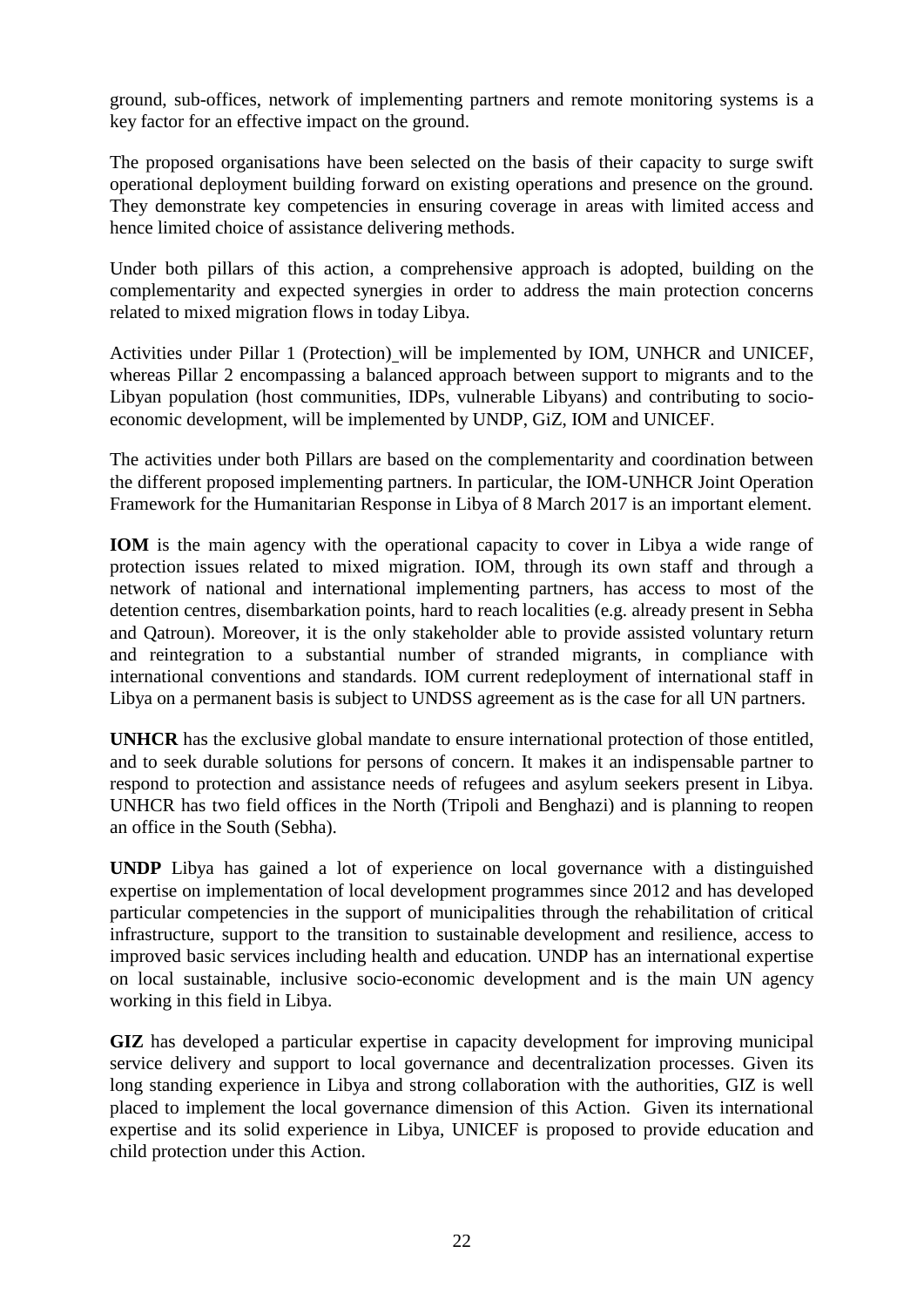**UNICEF** has maintained a very active presence inside Libya since 2014 through its national staff and a vast network of local partners ensuring a significant reach out to areas with limited security access. Despite the challenging context in Libya, UNICEF pursues its multi-sectoral programming and continues to work towards sustainable solutions to provide the basic services to children and protect their rights. Its strong engagement with national and local authorities leveraging with civil society in service delivery makes it a distinguished partner for this proposed Action.

In accordance with Articles 192 of Regulation (EU, Euratom) No 966/2012, if full funding is essential for the action to be carried out, the maximum possible rate of financing may be increased up to 100%. The essentiality of full funding will be justified by the Commission's authorising officer responsible for the delegated agreement, in respect of the principles of equal treatment and sound financial management.

| <b>Components</b>                                                      | <b>Amount in EUR</b> |
|------------------------------------------------------------------------|----------------------|
| Pillar 1: indirect management with IOM, UNHCR and UNICEF               | 48 Million           |
| Pillar 2: indirect management with UNDP, GiZ, IOM and<br><b>UNICEF</b> | 42 Million           |
| <b>Total:</b>                                                          | 90 Million           |

# **4.4. Indicative budget**

At this stage, an indicative amount of EUR 5 M co-financing is mentionned. Nevertheless, the Action might expand in the course of the negotiation process with implementing partners, as additional co-financing might be brought in.

## **4.5. Evaluation and audit**

Partners implementing this Action will comply with the ad hoc Monitoring and Evaluation Framework developed for the Trust Fund's North of Africa Window as well as with the reporting requirements and tools being developed by the EU Trust Fund. In addition to monitoring mechanisms at the level of projects, the Result Oriented Monitoring of the Commission will be used as in-house tool contributing to a regular assessment of progress. A final evaluation will be carried out for this action or its components via independent consultants contracted by the European Commission. Without prejudice to the obligations applicable to contracts concluded for the implementation of this action, ad hoc audits or expenditure verification assignments could be contracted by the European Commission. Audits and expenditure verification assignments will be carried out in conformity with the risk analysis in the frame of the yearly Audit Plan exercise conducted by the European Commission. Evaluation and audit assignments will be implemented through service contracts; making use of one of the Commission's dedicated framework contracts or alternatively through the competitive negotiated procedure or the single tender procedure.

## **4.6. Communication and visibility**

All implementing partners funded by the EU Trust Fund for Africa North of Africa window shall take all appropriate steps to publicise the fact that an action has received funding from